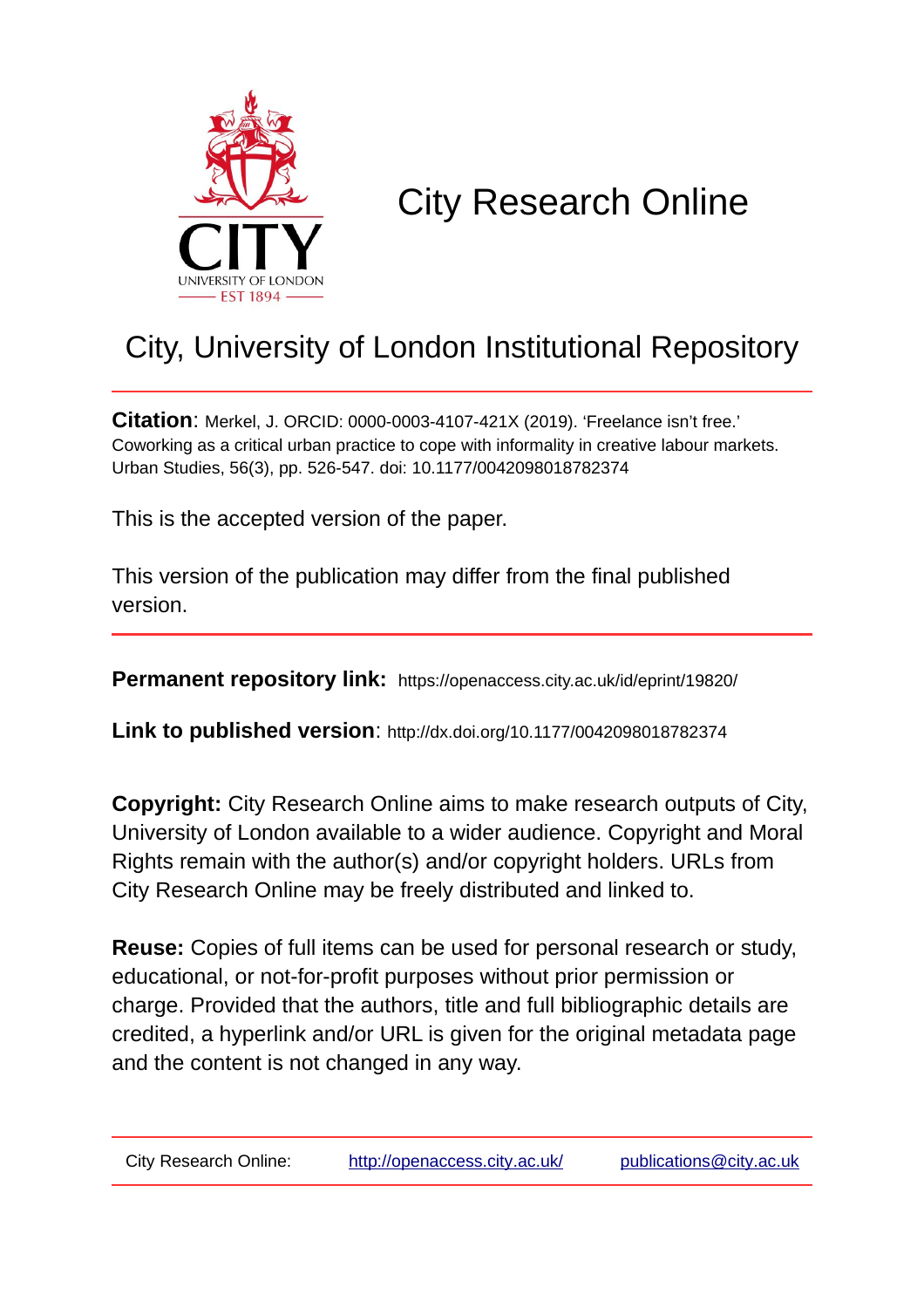

## **'Freelance isn't free.' Coworking as a critical urban practice to cope with informality in creative labour markets**

| Journal:                                                                                                                                                                                                         | Urban Studies                                           |
|------------------------------------------------------------------------------------------------------------------------------------------------------------------------------------------------------------------|---------------------------------------------------------|
| Manuscript ID                                                                                                                                                                                                    | CUS-984-17-11.R2                                        |
| Manuscript Type:                                                                                                                                                                                                 | Special Issue                                           |
| <b>Discipline: Please select a<br/>keyword from the following list<br/>that best describes the<br/>discipline used in your paper.:</b>                                                                           | Sociology                                               |
| World Region: Please select<br>the region(s) that best reflect<br>the focus of your paper.<br>Names of individual countries,<br>cities & economic groupings<br>should appear in the title<br>where appropriate.: | Western Europe, North America                           |
| Major Topic: Please identify up<br>to 5 topics that best identify<br>the subject of your article.:                                                                                                               | Social group, Community, Employment/Labour, Informality |
| You may add up to 2 further<br>relevant keywords of your<br>choosing below::                                                                                                                                     | freelance work, coworking                               |
|                                                                                                                                                                                                                  |                                                         |

**SCHOLARONE**™ Manuscripts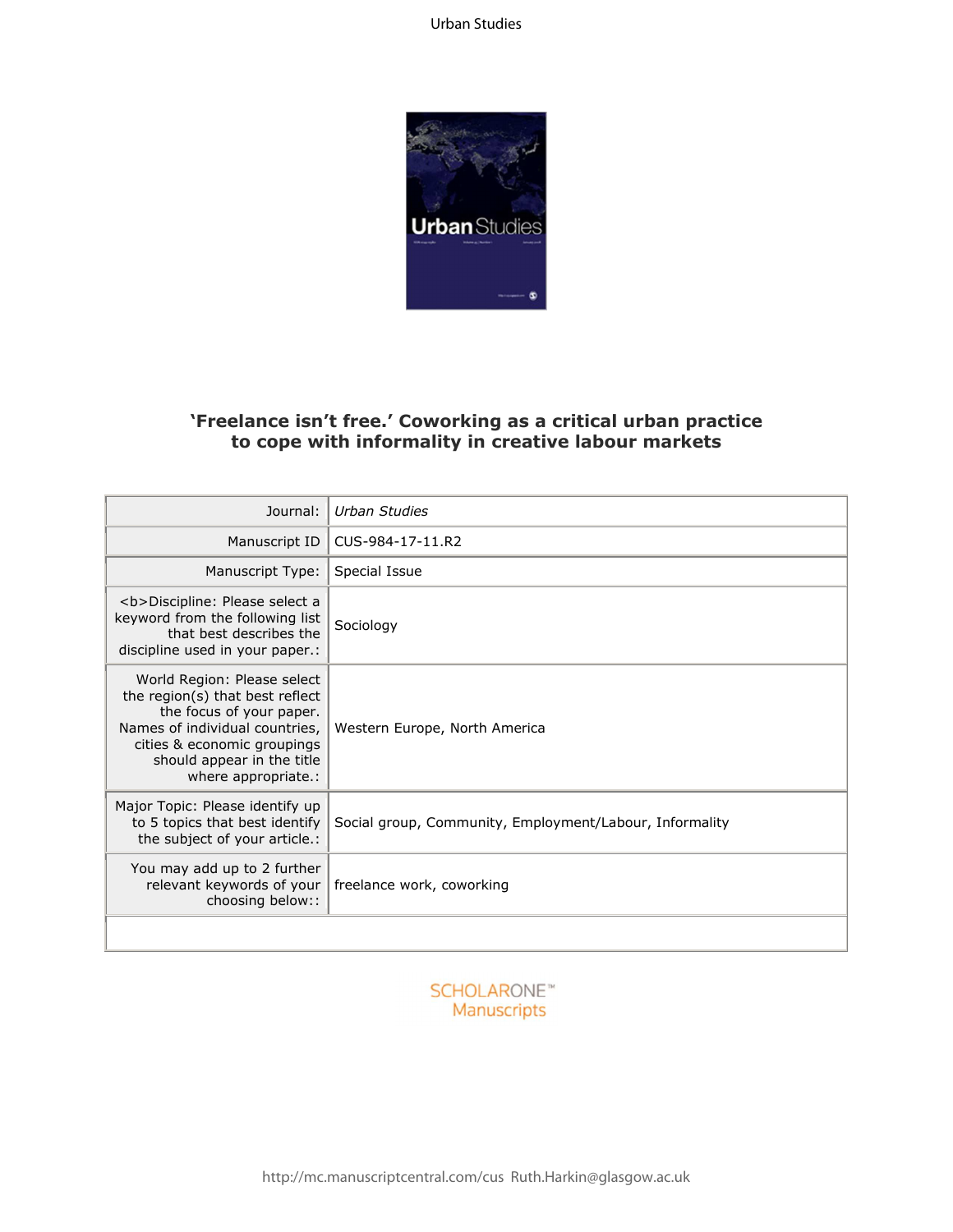## **'Freelance isn't free.' Co-working as a critical urban practice to cope with informality in creative labour markets**

#### *Abstract:*

For more than a decade, co-working spaces have proliferated in cities worldwide. The paper discusses co-working as a critical urban practice because these spaces give support to the rising number of freelance workers in culture and creative industries. Freelance workers are an 'invisible' workforce whose impact often remains 'hidden' (Mould et al. 2014), who are not sufficiently protected through social welfare regulations and do not enjoy the same social entitlements as employed workers. This paper uses the concept of informality to highlight ongoing informalisation processes of employment relationships as well as informal working practices in creative labour markets. It discusses the emergence of co-working as a practice of collective self-help and self-organisation to cope with and to potentially overcome the informality, uncertainty and risks associated with independent work. It argues that co-working can be seen in line with other practices of informal urbanism that become more prevalent in European and North American cities due to the lack of affordable housing, the retrenchment of the social welfare state and the imposed conditions of 'austerity urbanism' (Peck 2012).

**Keywords**: informality, informal practices, cultural work, creative work, freelance work, coworking, creative cities, culture and creative industries,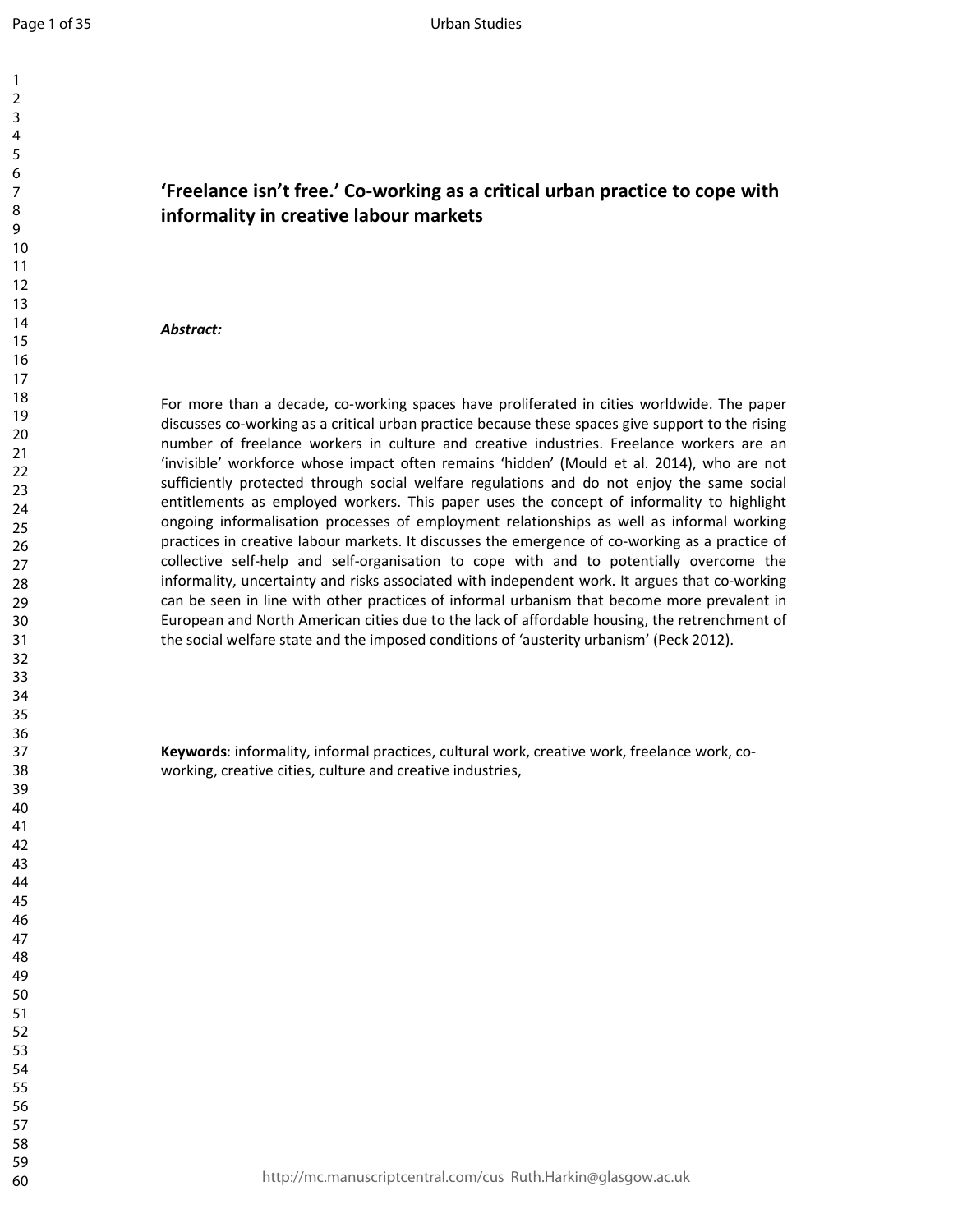## **Introduction**

'Freelance isn't free' – the slogan for a successful campaign of the New York-based Freelancers Union to promote a bill in the New York City Council to impose civil and criminal penalties on non-payments for freelancers exemplifies the unregulated character of freelance work in contemporary labour markets (see Freelancers Union 2015). Especially in cities, we see a significant shift towards freelance work, (solo) selfemployment and microbusinesses that remain under-researched and overlooked in urban studies (Mould et al. 2014; Bögenhold and Klinglmair 2016; Houston and Reuschke 2016). For example, 15 percent of London's overall workforce already work as a freelancer or as self-employed without further employees (Wickham 2013: 2). In this paper, the concept of informality is used to interrogate contemporary urban labour markets and the rise of freelance work. More specifically, it will discuss the emergence of co-working and co-working spaces – understood as flexible, shared and communityoriented workspaces where freelancers can rent a desk for a fee (Spinuzzi 2012) – as a critical urban practice that has developed to cope with the prevalent informality, uncertainty and risks of independent work. This paper draws on research in critical creative labour studies as this research field has widely addressed the challenges and complexities of a freelance work situation. Moreover, many freelancers working in coworking spaces belong to occupational groups within the culture and creative industries sectors (Spinuzzi 2012; IPPR 2016; Waters-Lynch and Potts 2016), or what Scott (2008) identified as the 'cognitive-cultural economy' of cities. However, not all freelancers who are working in co-working spaces are creative workers.

The main argument of this article is that an informality-based reading of co-working helps to understand the current rise of co-working spaces in cities and the forms of collective self-organisation expressed through co-working. Co-working spaces give visibility, and a voice, to freelance work as it often remains hidden or invisible – whether in official employment statistics, in economic development policies, public discourse or in its doing as it is mostly performed at home (Mould et al. 2014). Co-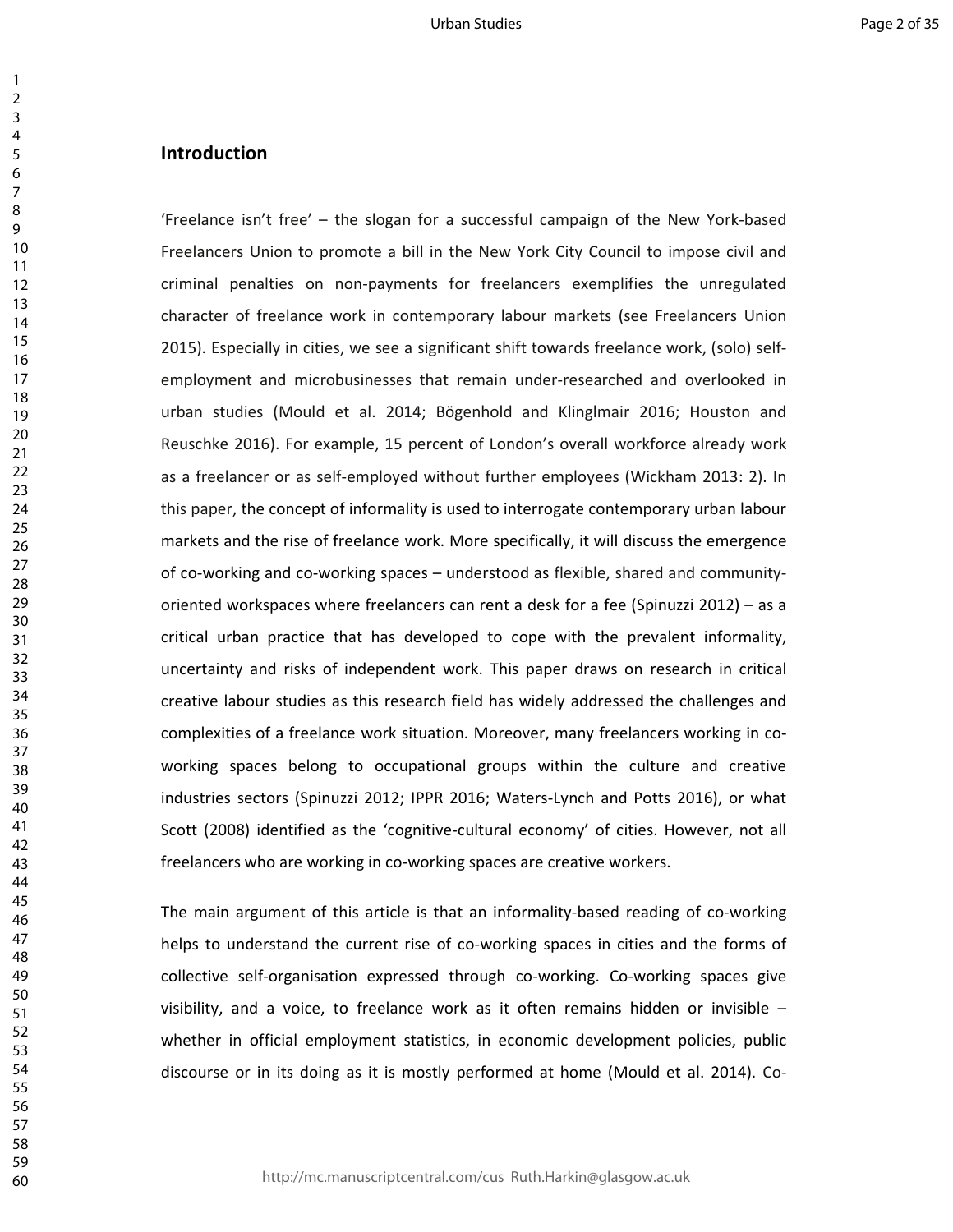#### Urban Studies

working will be examined as a new social practice of self-help and self-organisation that denotes new ways of organising everyday work practices for freelancers. These shared workspaces answer to the individualised worker's demands for autonomy, recognition and social belonging, but might also encourage moments of solidarity and enact political mobilisation. Responding to the editors' call for 'transcending the othering of informality', the article presents an empirically informed account of co-working as a critical practice of self-help and self-organisation based on a study of smaller grassroots spaces. The following analysis aims (1) to highlight the specific informal work situation of freelance workers in culture and creative industries and (2) to discuss co-working as a critical urban practice.

The article is grounded in qualitative research with twenty-five semi-structured interviews conducted with co-working hosts in Berlin, London and New York since 2012. All of the interviewees were freelance workers themselves who set up coworking spaces or worked as their hosts, shared similar demographics regarding age (30-45) and education (postgraduate degrees), and approximately half were male and half female. The main aim of the research is to interrogate their social and material practices to facilitate communication, community and collaboration among coworkers. But interviews also focused on the background of the hosts, their motivations to open a shared workspace, the development of their spaces as well as why and how coworkers work in their particular spaces. The transnational focus of the fieldwork emerged because these three cities had a proliferation of co-working spaces in the late 2000s and provided a rich empirical contexts to study the variety of spaces. The interviews have been anonymised, transcribed and thematically coded for the analysis (Flick 2014). Additionally, the article builds upon secondary data such as empirical studies, reports, websites, and newspaper articles and is informed by participant observations and informal talks with co-working hosts and coworkers during more than fifty events and visits in co-working spaces over the course of the past six years. This secondary data is used to contrast the interviews and to facilitate a deeper understanding of the phenomena of co-working. The following discussion focuses on grassroots spaces where freelancers initiated a shared workspace 'to find a more social way of working' (Julie, Berlin 2012, personal interview). Most of these spaces seat between 10 and 40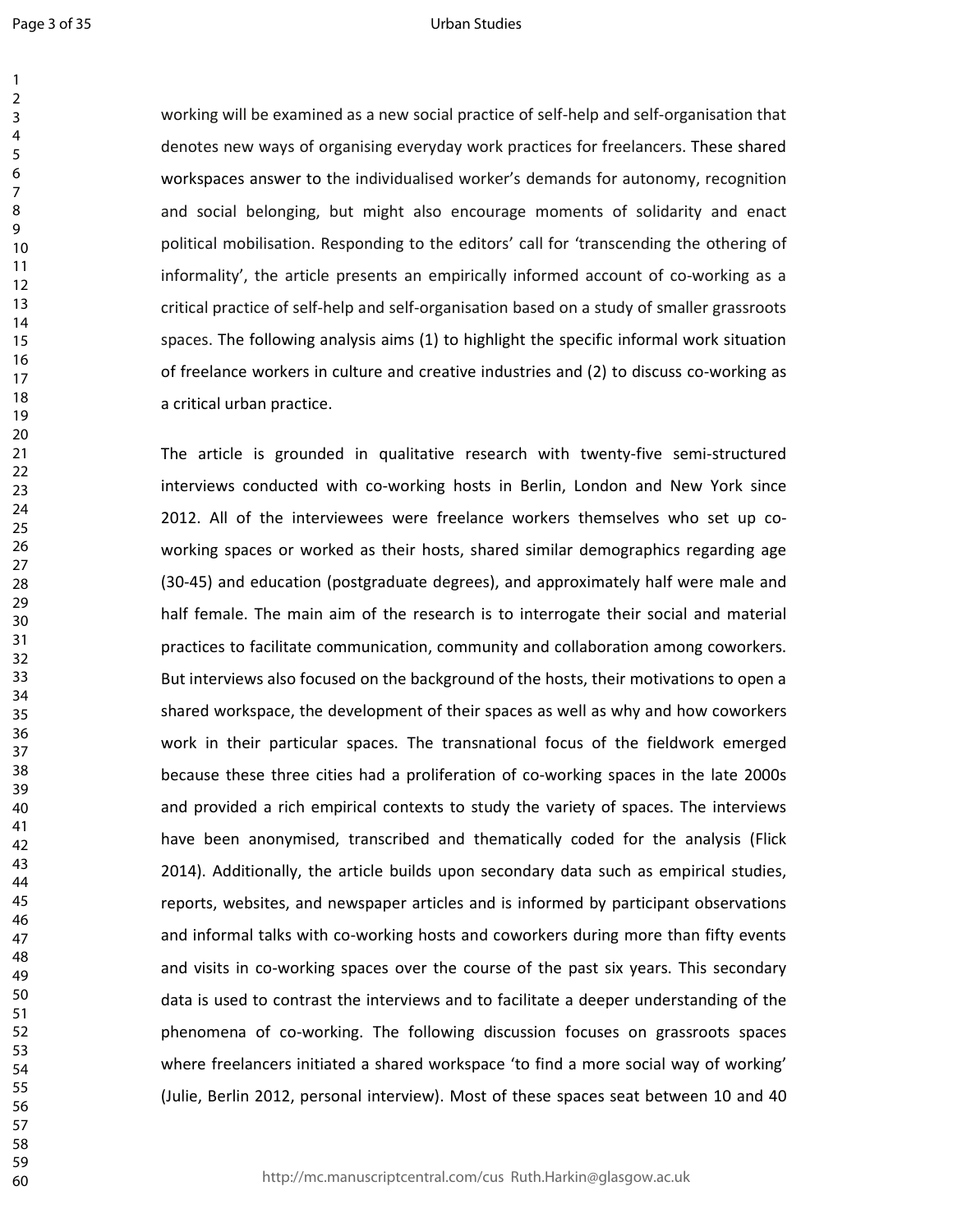coworkers, yet some have grown to over 100 members or opened additional spaces in their respective cities.

#### **Informality in urban studies**

For more than 40 years, the concept of informality has been widely used in urban studies to understand unregulated or illegal economic activities, housing settlements, land ownership, infrastructures, forms of governance or the organization of social life in cities of the global South, mostly among the urban poor (see for an overview Roy 2009; McFarlane 2012; Lombard and Meth 2016). As McFarlane (2012: 89) has noted, very often informality is merely used as a 'descriptor' to denote specific practices unregulated by the state despite informality's powerful role in 'constituting the urban', and in 'revealing processes which are evident in most cities' (Lombard and Meth 2016: 159). In recent years, a new relational approach has emerged that examines the relationship of informality and formality as a 'type of valuation and negotiation' (McFarlane 2012). The approach aims to transcend the dichotomous epistemology of formal-informal with its essentialist and normative assumptions (e.g. informal labour as poor people's work practices or the slum as always informal settlements and, hence, as underdeveloped). Moreover, it conceptualises the formal and informal as two distinct but entangled practices (see McFarlane 2012; Varley 2013; Davis 2017; Pasquetti and Picker 2017). The research focus then shifts towards 'specify[ing] the conditions under which the persistence or expansion of informality will or won't serve as a mechanism for strengthening citizenships claims or ensuring state accountability' (Davis 2017: 317) in different contexts and analysing how 'the state […] also produces, practices and prospers form urban informality' (Lombard and Meth 2016: 163). What follows from this relational approach is to interrogate how formal and informal practices relate to each other and what kind of spaces these practices produce. However, with a strong focus on the global South in informality research, the term has less been applied to cities in the global North to examine various forms of informality in areas such as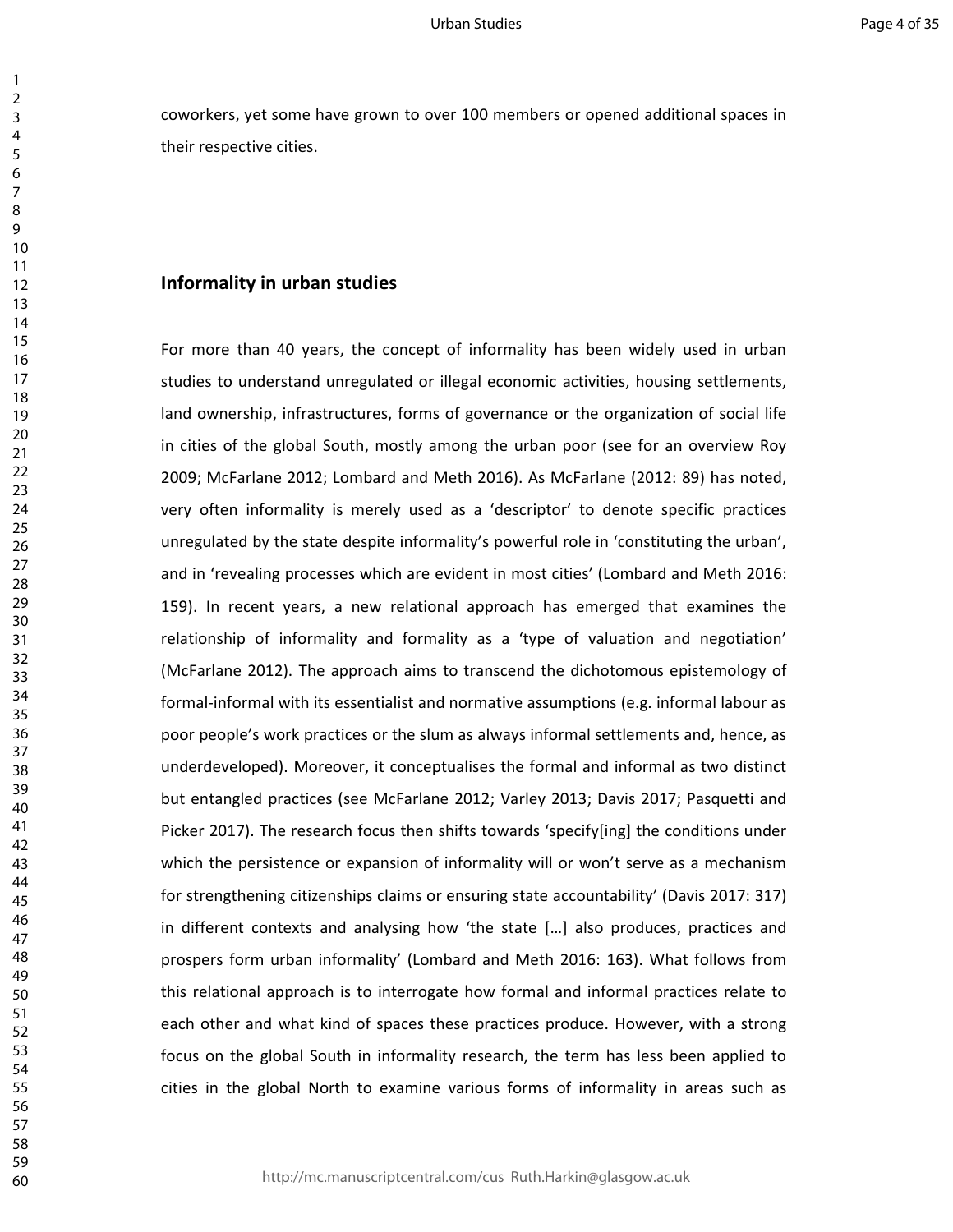#### Urban Studies

housing, economic activities or employment relationships. Only recently, scholars began to discuss informality as an 'integral and growing part of cities in the developed world' (Mukhija and Loukaitou-Sideris 2014: 1). In exploring economic informalities of freelance creative work, this paper aims to contribute to this growing body of research and examines one specific socio-spatial consequence, the rise of co-working spaces.

In this paper, informality is used, first, to comprehend the contemporary nature of creative labour markets with the rising number of freelance workers who do not fit into established social welfare regulations, cannot afford to join private healthcare and pension schemes, lack collective labour representation and who are subject to multiple economic insecurities (McRobbie 2016). Here, informality can be seen an outcome of the continuous flexibilisation, casualisation and political deregulation of employment relationships (see Ross 2006; Castells 2009; Kalleberg 2009; Arnold and Bongiovi 2013). Informality is also an effect of the dominant project-based production mode in culture and creative industries (Mould et al. 2014) as well as of specific characteristics of these sectors (Gill 2014a). It is important to note that informality is not interchangeable with precariousness, understood as 'all forms of insecure, contingent, flexible work – from illegalized, casualised and temporary employment, to homeworking, piecework and freelancing' (Gill and Pratt 2008: 3). Precariousness is an important dimension constituting informality in those sectors, but this paper wants to emphasise the specific informal working practices (i.e. unregulated, non-standardized) that affect all workers in these sectors and make it especially difficult for freelance workers to attain and retain work contracts. Creative industries labour markets have characteristics that can be described as informal, for example, in relation to employment relationships (i.e. temporary freelance contracts), labour market access (i.e. opaque network-based recruitment), governance structure (i.e. non-hierarchical, project-based) and working cultures (i.e. 'bulimic work patterns' (Gill and Pratt 2008: 17) and the various forms of non-paid labour). This characterization is not to suggest that culture and creative industries sectors would be part of the 'informal economy' (Castells and Portes 1989) but rather to emphasise how specific features of these sectors and existing conventions and norms informalise the labour conditions. And, how in consequence workers experience their working conditions as informal, marginalised and, thus, particularly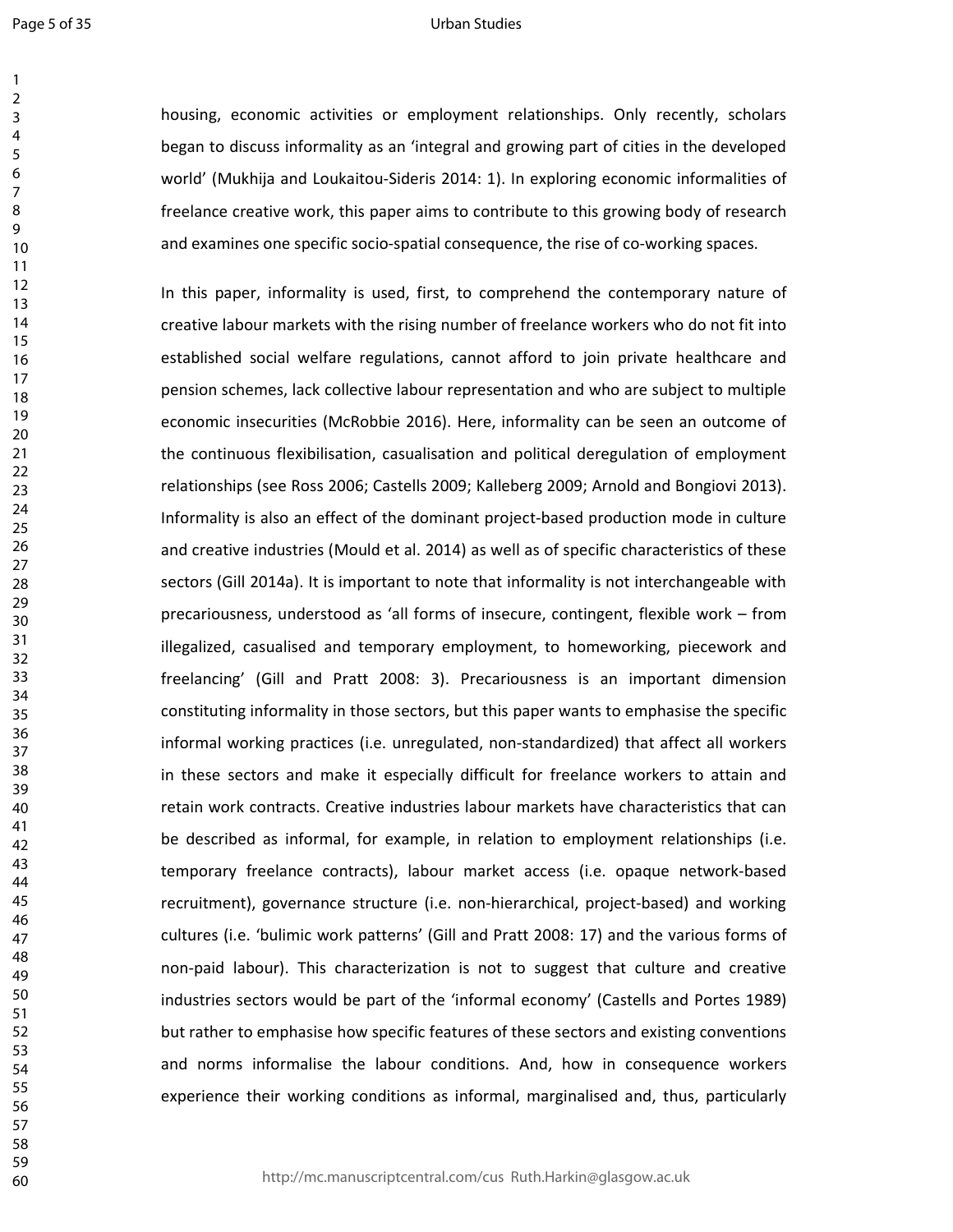challenging and vulnerable (see, e.g., Nixon and Crewe 2004; Umney 2016). Furthermore, the informal practices serve to stabilise certain characteristics of the sector: Informal recruitment reinforces the 'homosocial reproduction' (Alacovska 2017: 378) of culture and creative industries as a white, male, middle-class dominated sector of employment (Eikhof and Warhurst 2013). While hiring temporary contract workers permits companies to withdraw from their social responsibilities (e.g. in paying for specialised skills and social benefits) and to keep firm sizes small.

Second, co-working itself can be understood as an informal urban practice with its roots in collective forms of self-help and self-organisation that arose from the dissatisfaction with the freelance work situation. As Pradel-Miquel (2017: 209) notes, informal urban practices refer to a 'set of non-regulated social practices that allow marginalized groups to create mechanisms to cover their material and immaterial needs'. The emergence of co-working comes out of different material and immaterial needs of freelance workers and can be interpreted as a response to the informal work conditions. While designated co-working spaces emerged in 2005 (Deskmag 2013a), shortly before the financial and economic crisis in 2007-2008, those spaces have proliferated since as the recession and the subsequent austerity policies have exacerbated working conditions for creative workers in cities (Avdikos and Kalogeresis 2017). Even though the culture and creative industries as a whole sector have been resilient in the economic crisis (De Propris 2013; Pratt and Hutton 2013), freelance workers got profoundly affected through cuts in cultural budgets, welfare provisions and the continuing casualisation of labour in these sectors (Bain and McLean 2013; de Peuter 2014; McRobbie 2016). Additional pressures come from the financialisation of rental housing (Fields and Uffer 2016) that make it more difficult, especially in early career stages, to maintain a flat and an office, production space or showroom. Hence, the proliferation of shared and collaborative oriented workspaces can be read as a reaction to the consequences of the economic crisis and austerity urbanism. For example, Avdikos and Kalogeresis (2017: 1) observe for Athens, Greece:

Collaborative workplaces emerged after the gradual collapse of the stable employment paradigm that was one of the main features of the Keynesian welfare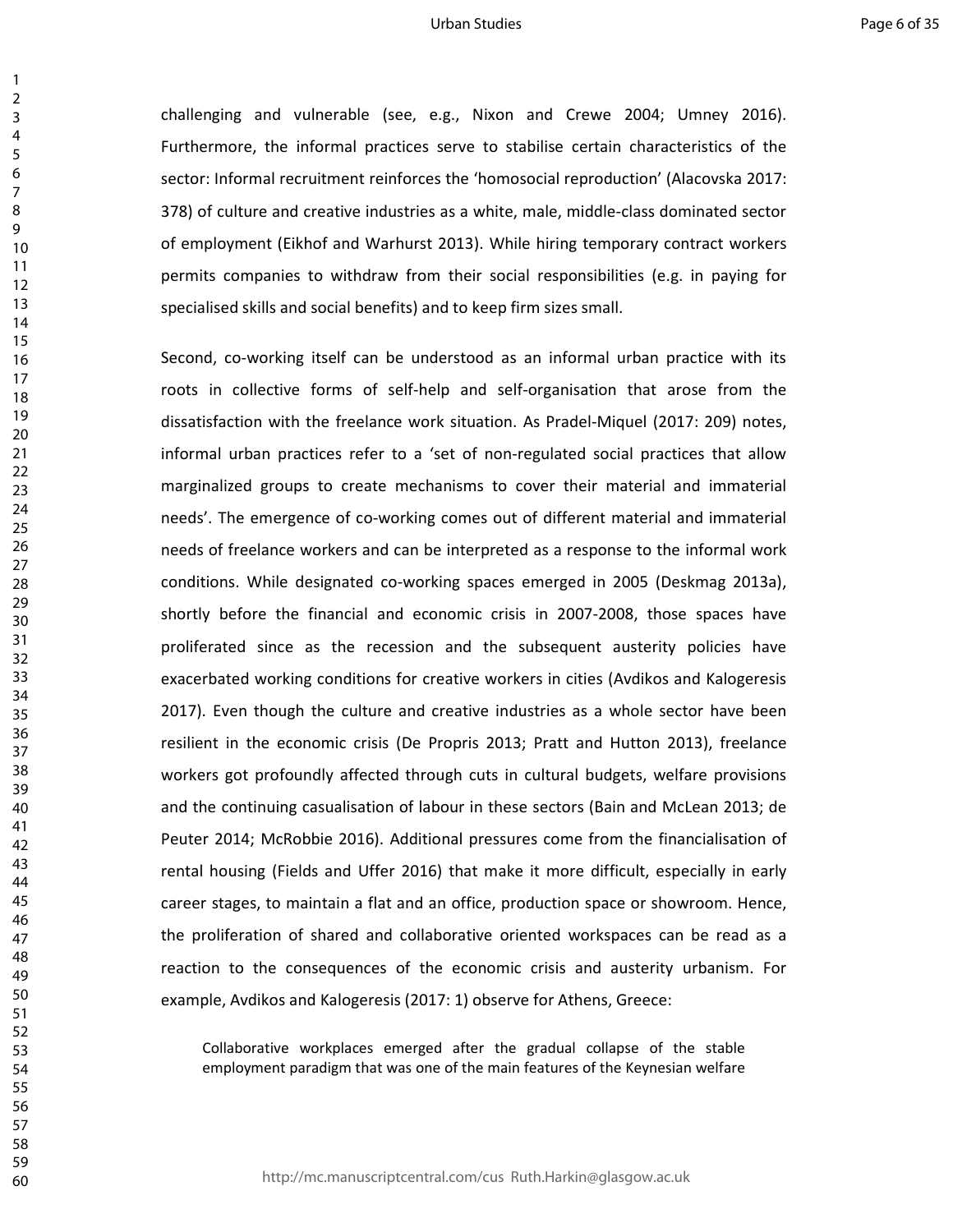#### Urban Studies

state and as a response to precarious working conditions that were augmented during the recent economic crisis and the subsequent recession.

As a form of urban critique the concept of informality 'allows to understand and critique complex processes and politics at the urban scale' (Lombard and Meth 2016: 170). More specifically, it can expose the material challenges of everyday life and its associated politics in contemporary cities with their enduring social inequalities, especially under current conditions of 'austerity urbanism' (Peck 2012) and the global housing crisis (Aalbers 2015).

#### **The rise of informal urban practices**

As a consequence of the growing social inequalities in neoliberal economies, the recession and subsequent austerity measures in cities (Peck 2012), current research examines the rise of informal urban practices such as informal housing and squatting (Vasudevan 2015), informal work practices (Mukhija and Loukaitou-Sideris 2014) or the emergence of new 'urban solidarity spaces' (Arampatzi 2017). Furthermore, the multifarious forms of informal urban interventions that reclaim and repurpose urban spaces, often unauthorised, such as urban gardening (Ghose and Pettygrove 2014), urban repair (Douglas 2014), pop-ups (Harris 2015) or co-housing (Tummers 2016) are interrogated. These varied forms of self-organised, micro-spatial urban practices are discussed as 'Do-It-Yourself Urban Design' (Douglas 2014) or 'low budget urbanism' (Färber 2014). What characterises these practices is their self-organised, improvised character, their primary social and cultural valuation of urban space and that they point to potential political strategies and forms of activism. For example, Tonkiss (2013) has coined the term 'makeshift city' to emphasize urban practices 'that work[s] in the cracks between formal planning, speculative investment and local possibilities' as 'selfmanaged and improvised urban interventions and occupations as a type of interstitial urbanism that goes to work in margins both physical (at urban edges and infill sites) and conceptual (mediating 'public' and 'private' use or different scales of urban practice)' (p.313). These interventions 'are concerned with the politics and practice of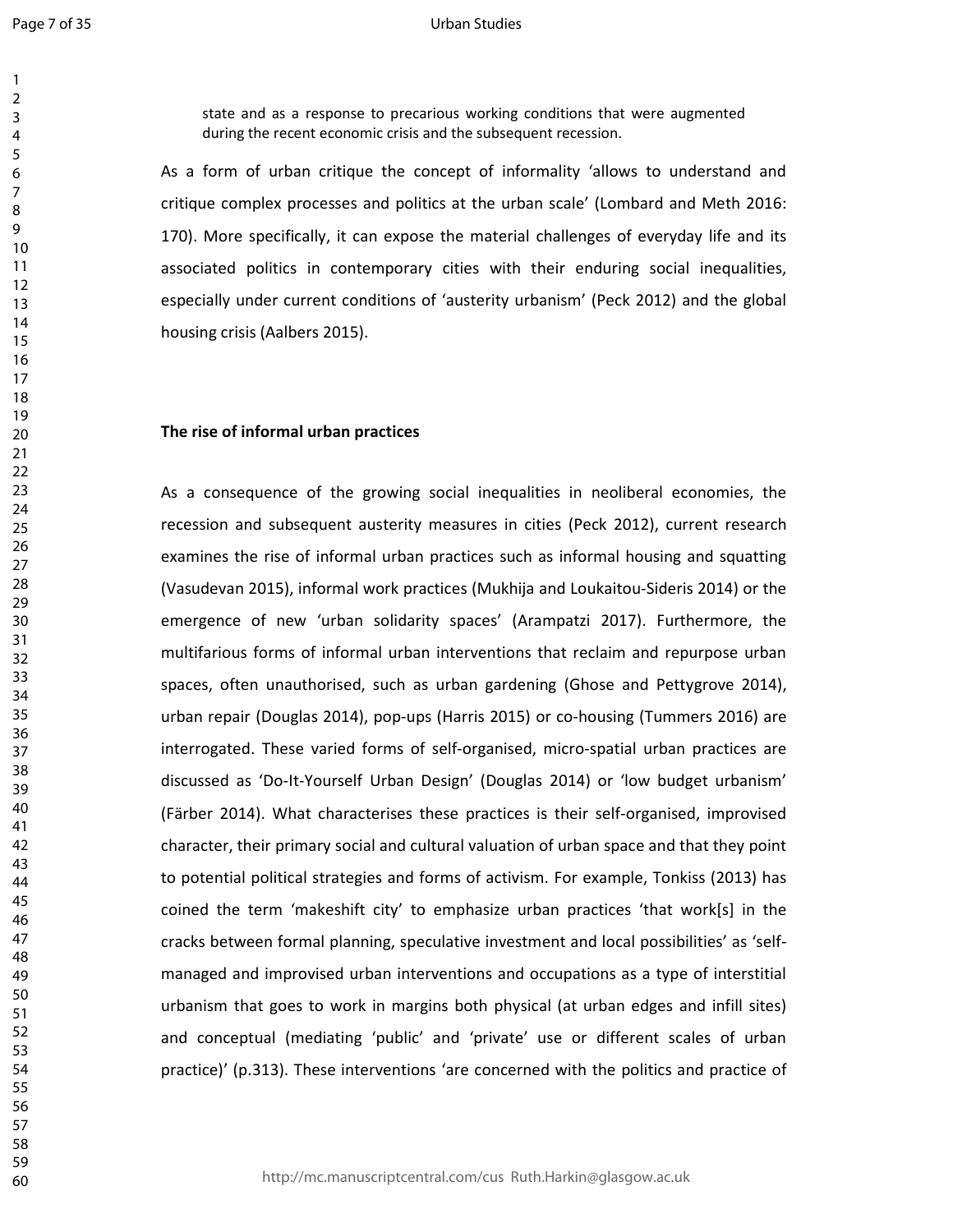small incursions in material spaces, the possibilities they open up and the forms of sociality they might entail' (p. 313). Even though their impact might be limited, it is crucial to investigate and defend those practices as Tonkiss' (2013: 323) argues:

This is an urbanism of minor practices, small acts, ordinary audacities and little anti-utopias that nevertheless create material spaces of hope in the city. (…) If a notion of critical urban practice is to remain meaningful, then it seems important to defend the spaces in which it becomes possible even if temporarily, and only ever imperfectly.

The *critical* potential of co-working lies in its capacity to challenge the neoliberal politics of individualisation in creating a shared space where alternative modes of social relations and economic conduct among freelancers can be mutually developed and experimented with (see Bain and McLean 2013; Avdikos and Kalogeresis 2017; Umney 2017). However, as Gandini (2015) rightly points out, co-working characterises a 'contradictory nature'. On the one hand, co-working exemplifies the adaptability of freelance workers as entrepreneurial subjects and rather reinforces the norms of neoliberal subjectivities. On the other hand, co-working holds the potential that 'these workers recognise themselves as a new 'class' of knowledge professionals sharing the same economic interests' (Gandini 2015: 202). Acknowledging this contradiction, or as de Peuter et al. (2017) argue the 'ambivalence of co-working', this article foregrounds the progressive social and political possibilities of co-working. It interrogates the everyday practices of co-working in co-working spaces and how it facilitates mutual awareness and support, fosters coworkers to negotiate a shared space and enables new social relationships. Moreover, a 'contradictory nature' characterises most informal urban practices: they can be co-opted and commercialised while others can elude these pressures and stand for radical social change and resistance. Rather than engaging in a dichotomous logic of 'opposition versus co-optation' (see Elwood 2006), this article adopts an approach that regards them as 'spaces of possibility' (Massey 1994, 2005) enacting multiple and heterogeneous roles, relationships and trajectories (see Cornwell 2012; Cumbers et al. 2018). In her relational approach to space, Massey (2005: 9-11) has proposed to understand space as relational, heterogeneous and processual. Approaching space as the product of intersecting social relationships, constituted through interactions (9), allows to understand the productive role of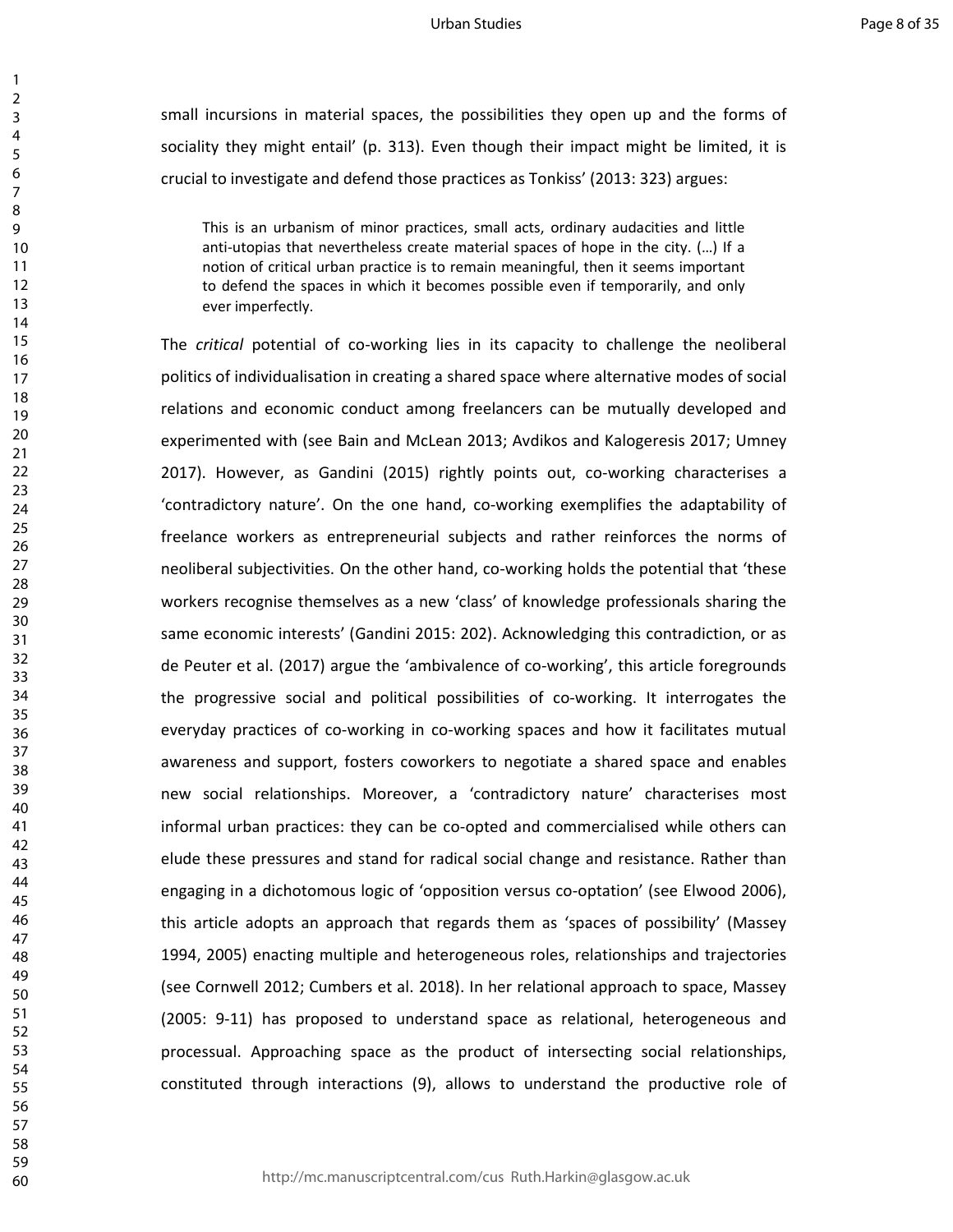#### Urban Studies

spaces, where 'distinct trajectories coexist' (9), and their co-constitutive role in the construction of political subjectivities (10). As everyday meeting places, co-working spaces bring together diverse coworkers and help to shape their interactions and social relationships. Therefore, they can be perceived as 'places where the ongoing tensions between neoliberal commodification processes and alternative sets of social relations are played out, though never completely resolved' (Cumbers et al. 2018: 4).

#### **Informality in creative labour markets**

Culture and creative industries have been heralded as a model for future work. And, despite ample evidence for its unequal distribution of opportunities for workforce participation, employment in these sectors has been promoted politically (see, e.g., Eikhof and Warhurst 2013; McRobbie 2016; O'Brien et al. 2016) under the notion of 'openness, egalitarianism, and meritocracy' (Gill 2014b: 509). A central feature of creative labour markets is the rise of freelance workers (see Creative Skillset 2012; De Propris 2013). Freelancers can be defined as 'skilled professional workers who are neither employers nor employees, supplying labour on a temporary basis under a contract for services for a fee to a range of business clients' (Kitching and Smallbone (2008, p. v) cited in Mould et al. 2014: 2438). In some occupational groups, the proportion of freelance workers is more than 50 percent (e.g. editing, content development, see Creative Skillset 2012). Workers often chose freelance employment for reasons of autonomy and self-actualisation and have learned to internalise the risks associated with freelance work (Neff 2013). However, for many freelance work is not a choice but a necessity, enforced through the deregulation and organisational restructuring in these industries (Christopherson and Storper 1989; Ekinsmyth 2002) and the technological advancements in information and communication technologies (Liegl 2014; Mould et al. 2014).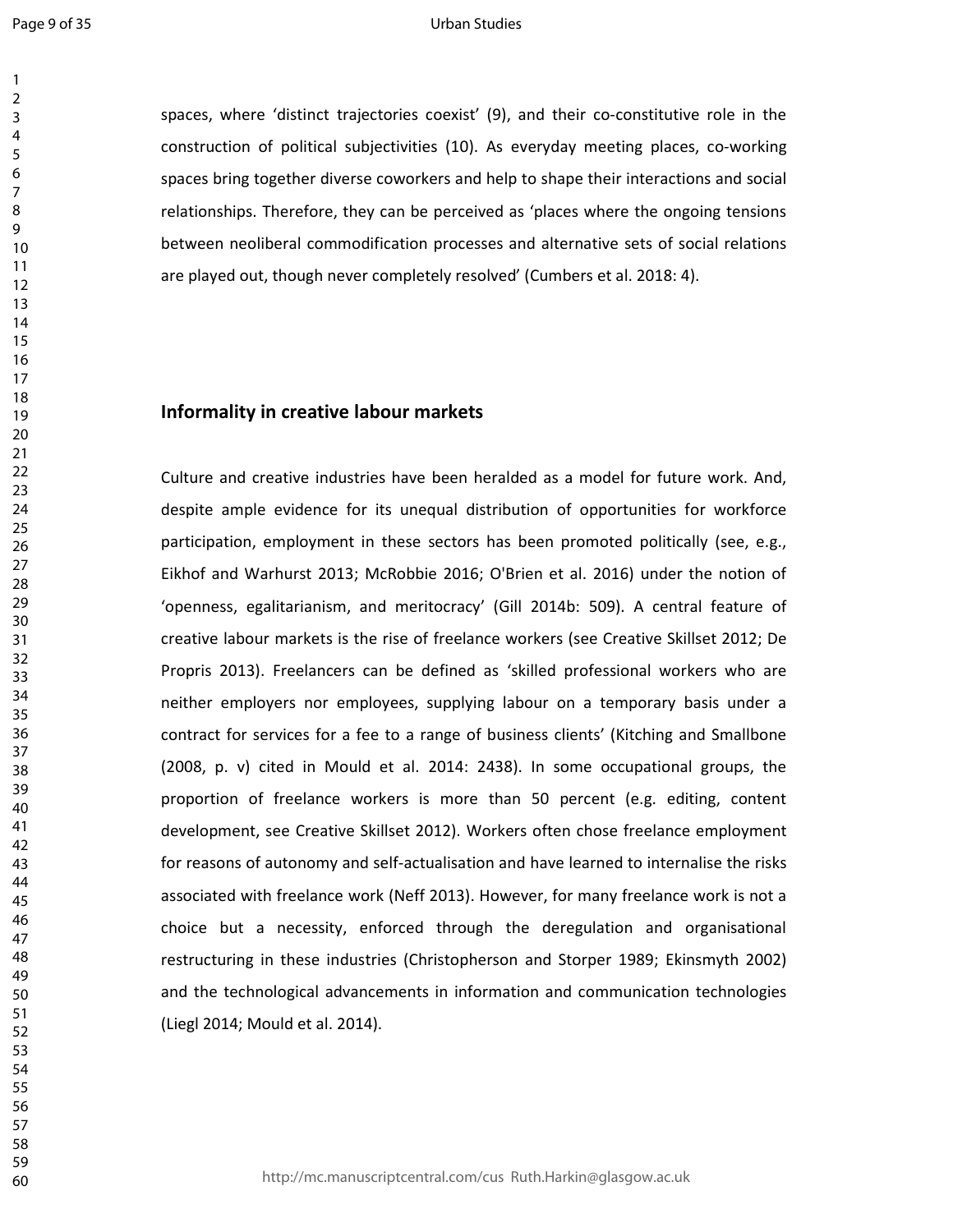The working conditions and subjective experiences of freelance workers are the main focus of critical creative labour studies that have developed in the last decade (see, e.g., Banks 2007; Banks et al. 2013; Conor et al. 2015). In this body of research, informality emerges a key characteristic of creative labour markets and everyday working conditions: whether in the working cultures that blur the lines between work and non-work, the informal governance structures of the labour market with informal network-based recruiting practices, verbal contracts and negotiable payments without minimum standards or erratic work hours in short-term project work, the lack of social security or benefits entitlement, such as sick pay or maternity pay, or the absence of collective labour representations. For example, Gill (2014a: 16-17) argues:

The principle of informality is not just a feature of working *environments*, but also − crucially − of *hiring practices*, which largely exist outside formal channels and are enacted through contacts and word of mouth. […] It is the informality in those working cultures that makes existing inequalities 'unmanageable' (falling outside the purview of legislative instruments and apparatuses designed to ensure equal opportunities and pay).

Grugulis and Stoyanova (2012: 1312) observe: 'The sector is an unusual one since the absence of professional licences to practice and the dominance of project work, often staffed at short notice, mean that social capital is a key feature of the labour market.' To maintain employability, Currid (2007) has shown how workers mingle in bars, clubs and restaurants in New York City to build up new industry contacts. Neff (2005) focused on after-work events in the digital media sector, Lloyd (2006) on the role of coffee shops in Chicago's Wicker Park neighbourhood and Hesmondhalgh and Baker (2011) highlight the 'pub cultures' among media workers. This mandatory after-work sociality discriminates against workers with childcare responsibilities, especially woman, or workers with less financial means to participate in these forms of sociality. Eikhof and Warhurst (2013: 500) conclude: 'The informality of social capital obscures the "old boys networks" that women and other workers from ethnic minority and working class backgrounds find hard to access.'

Creative work is characterised by 'blurred boundary lines between 'formal' and 'informal' work' (Hutton 2016: 156) as these work activities are often overlapping, complementing or even dependening on each other. Besides monetised labour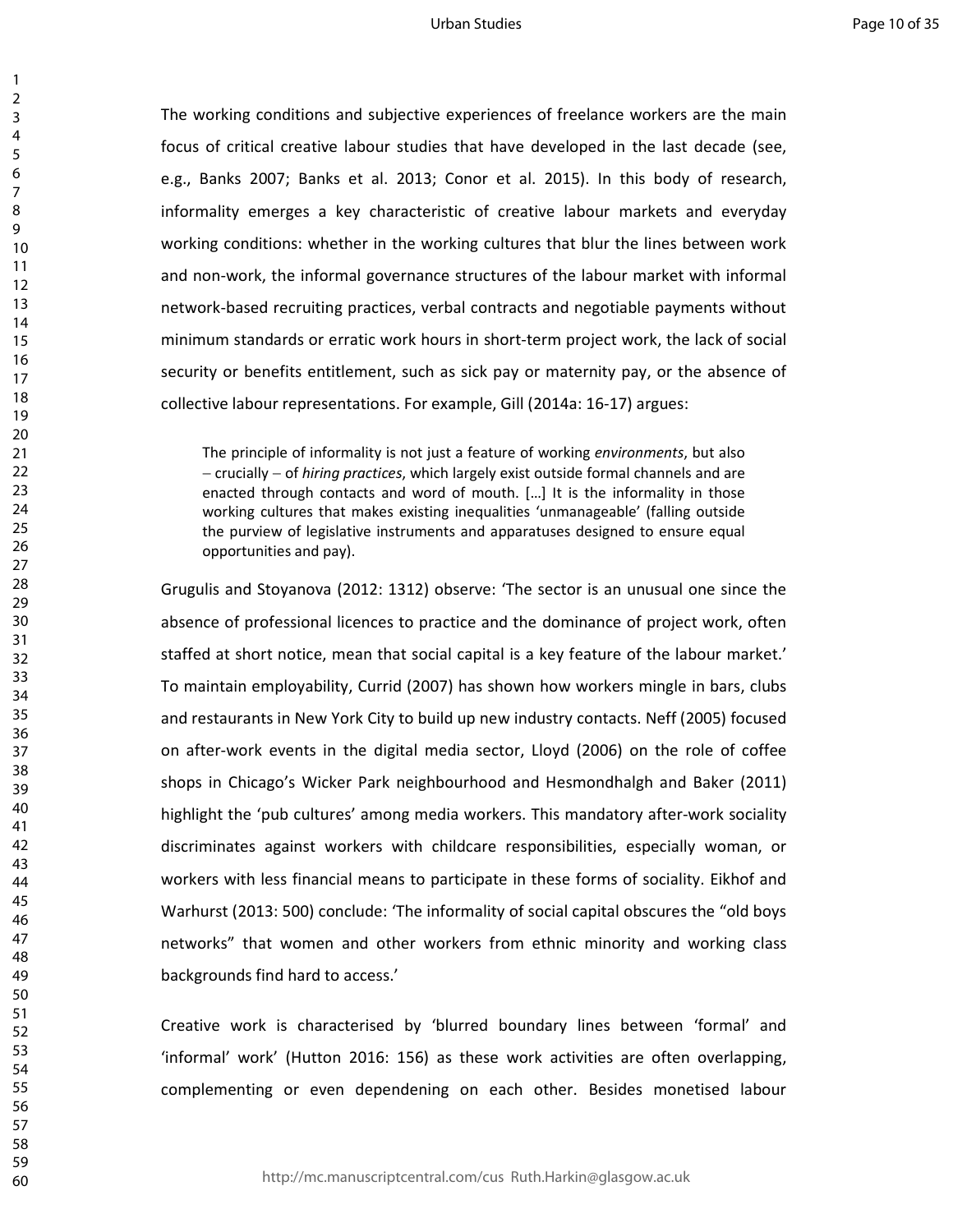#### Urban Studies

practices, creative work comprises of a great variety of non-monetized forms of labour such as volunteer work, gift exchange, in-kind labour, favours, internships or working for free in 'no budget' productions. This unpaid work is undertaken 'to get a foot in the door' at the beginning of a career but also to maintain employability throughout a professional career (Bain and McLean 2013; Wreyford 2015; Fast et al. 2016). Especially, 'involuntary "volunteering"' (Hutton 2016: 155) has become a norm for inexperienced workers.

Another reason for the proliferation of freelance work in culture and creative industries is the project-based production model that relies on alternating temporary contract workers (Grabher 2004; Mould et al. 2014). In consequence, employers do not feel responsible for freelancers' training or social security protection. It is the workers' responsibility to care for 'their own development and training, pensions and social security' (Ekinsmyth 2002: 239). Additionally, freelancers need to perform different kinds of 'invisible labour' (Crain et al. 2016) to keep themselves in the highly competitive labour market. Invisible labour refers to different types of unrecognized work such as cultivating social media presences for self-branding purposes (Arvidsson et al. 2016), networking (Currid 2007) and unpaid labour as an intern (Frenette 2013) in anticipation of future employment opportunities (Duffy 2016), to build social contacts (Siebert and Wilson 2013) and to learn practical skills (Grugulis and Stoyanova 2011).

Yet freelancers fulfil crucial roles in the project-based production model of culture and creative industries in 'stitching together the sector as a whole' (Mould et al. 2014: 2437). They operate in complex 'project ecologies' (Grabher 2004) between firms, organizations and in collaboration with other freelancers (Watson 2012). But freelance work often remains invisible – whether in official employment statistics (Mould et al. 2014), in governmental policies to support culture and creative industries or in its doing as it is mostly carried out at home (Taylor 2015). Only recently it has become more visible (i.e. in coffee shops, public libraries) due to the expansion of information and communication technologies that enable workplace mobility, the detachment from conventional places of work and changed significantly where, when and how people work (Felstead 2012; Liegl 2014; Martins 2015). Mould et al. (2014: 2442) conclude: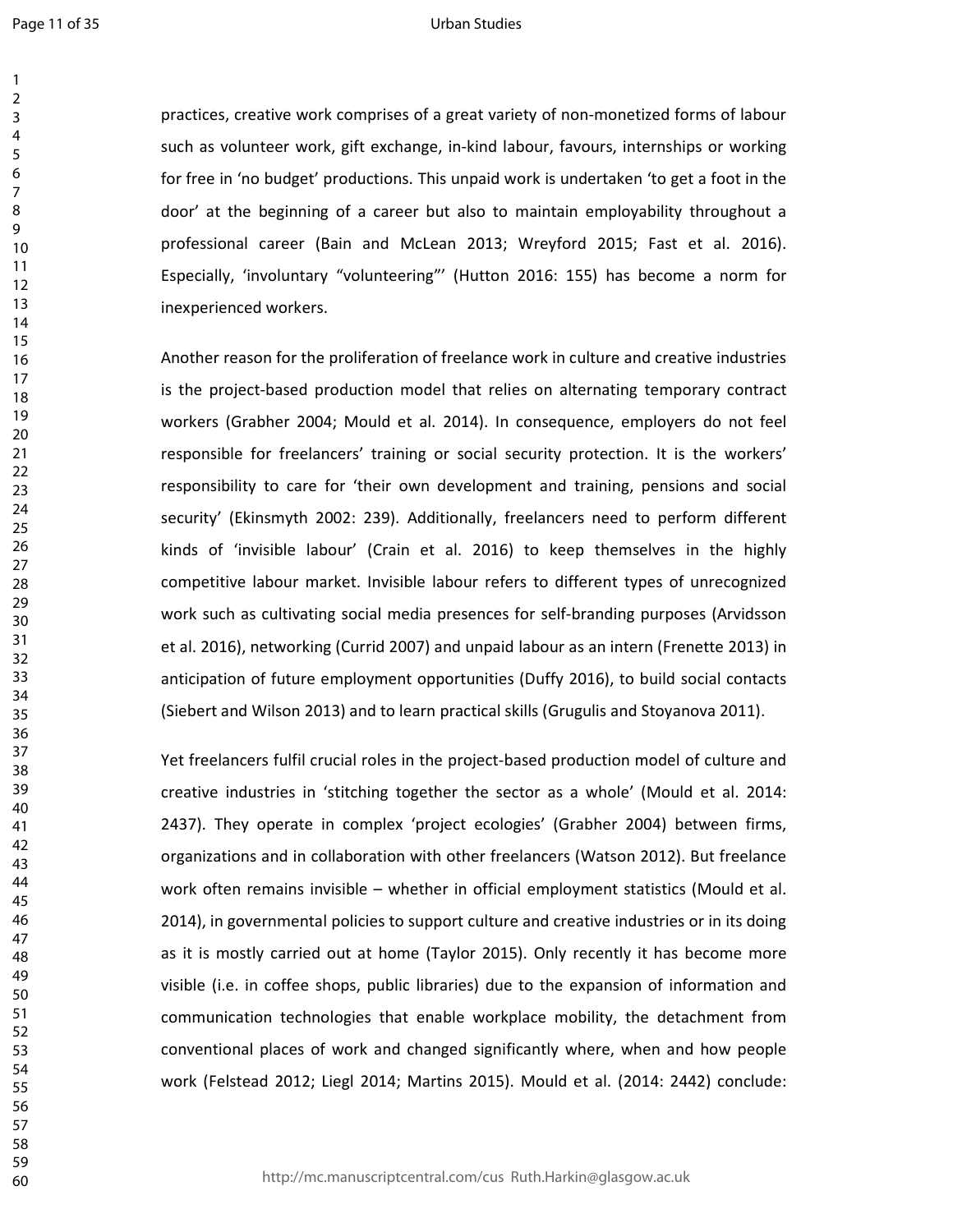'freelance work has a *role*, but no *place*', such as office or factory work, and therefore freelancers lack the feelings of belonging through work. Additionally, it has been argued 'by taking initiative and responsibility for (their own) economic production' (Mould et al. 2014: 2442), freelance workers embody the neoliberal subjectivity of the 'entrepreneurial self' (Bröckling 2014) or 'enterprising self' (McRobbie 2016).

As a response to the social and economic challenges of freelance work, a wide range of shared, flexible workspaces where freelancers work next and with other freelancers, have emerged as a bottom-up organisational practice. Working in a shared workspace has become a strategy to minimise individual risks and uncertainty (Waters-Lynch and Potts 2016), to get access to industry-specific 'know-how', for professional development and networking as well as to meet their needs for meaningful social encounters, recognition, identity-formation and belonging to sustain a freelance livelihood.

#### **Co-working and co-working spaces**

Managed and shared workspaces are not an entirely new phenomenon and their historical roots, at least, date back to the early 1970s with the rise of shared artist studios (see for the UK, e.g., Marsh et al. 1989; Green and Strange 1999; Montgomery 2007). Designated co-working spaces emerged in the mid-2000s and have grown rapidly since then. According to the 2017 Global Co-working Survey, the number of spaces rose worldwide from 600 in October 2010 to 13.800 in 2017 with more than a million people working in shared workspaces (Deskmag 2017: 3). Co-working spaces differ from older models of shared, managed workspaces in their short-term rent of desks (per day, week, month), their open floor plan design and subsequently their flexibility and continuously changing social composition. However, the practice of coworking is not tied to specific co-working spaces and can be enacted in different spatial settings such as private homes (i.e. coordinated through intermediary platforms such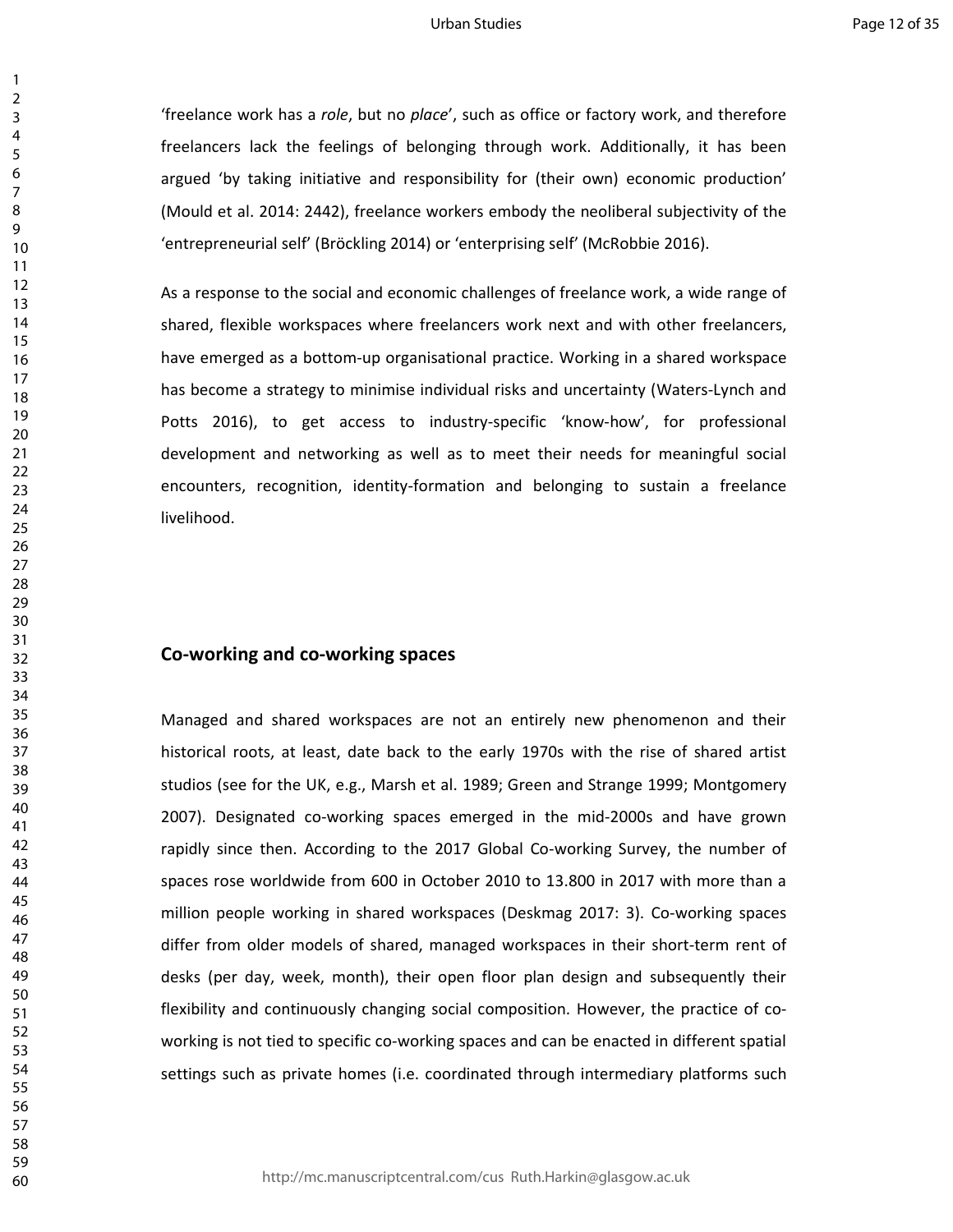#### Urban Studies

as Spacehop, Vrumi, Officeriders) or during temporary meetings ('Jelly') in coffee shops, offices, churches, hotel lobbies, underused restaurants or in public spaces. Moreover, there is a growing diversity of open workshops/open creative labs (Schmidt et al. 2014) that facilitate the 'making of things', such as fab labs, maker spaces or repair cafés (see Workshop East 2015 for London).

With the ongoing proliferation of co-working spaces, two main developments can be observed. On the one side, co-working is increasingly seen as an untapped market for profit-driven development and financial investments as there is a growing commercialization of co-working through globally operating serviced-office firms and real estate developers (e.g., Regus, Workspace Group, WeWork, and The Office Group). Commercial co-working providers establish workspaces for several hundred or even thousands of coworkers (e.g., WeWork Moorgate in London hosts 3000 people, see IPPR (2016: 16)). Additionally, private companies set up incubators and accelerators for high-growth start-ups in the digital sector, often as part of their open innovation strategies (see, e.g., Johns and Gratton 2013; Ferm 2014; Schmidt et al. 2014; NLA 2016). The latest iteration of this commercialisation of co-working is the introduction of 'co-living spaces' exemplified by The Oak in London and WeWork's first co-living space in New York (Greene 2017).

On the other side, there is a continuous rise of bottom-up initiatives with smaller coworking spaces driven by the idea of 'commoning' resources and providing a shared space for collaborative work, meeting and exchange (Schmidt et al. 2014; Avdikos and Kalogeresis 2017). Most of these grassroots spaces emerge now on the peripheries of inner-cities, some in suburban or even rural areas (Upham 2017). And, often those spaces are supported through public support or operate as non-profits (Virani et al. 2016). For example, 42 percent of London's open workspaces are operated by a charity provider, another 12 percent through social enterprises and 8 percent by educational institutions, local authorities and cooperatives (IPPR 2016: 15). With cities like London having more than 130 co-working spaces (GLA 2014; NLA 2016), these shared workspaces create new social-material infrastructures for freelance work whose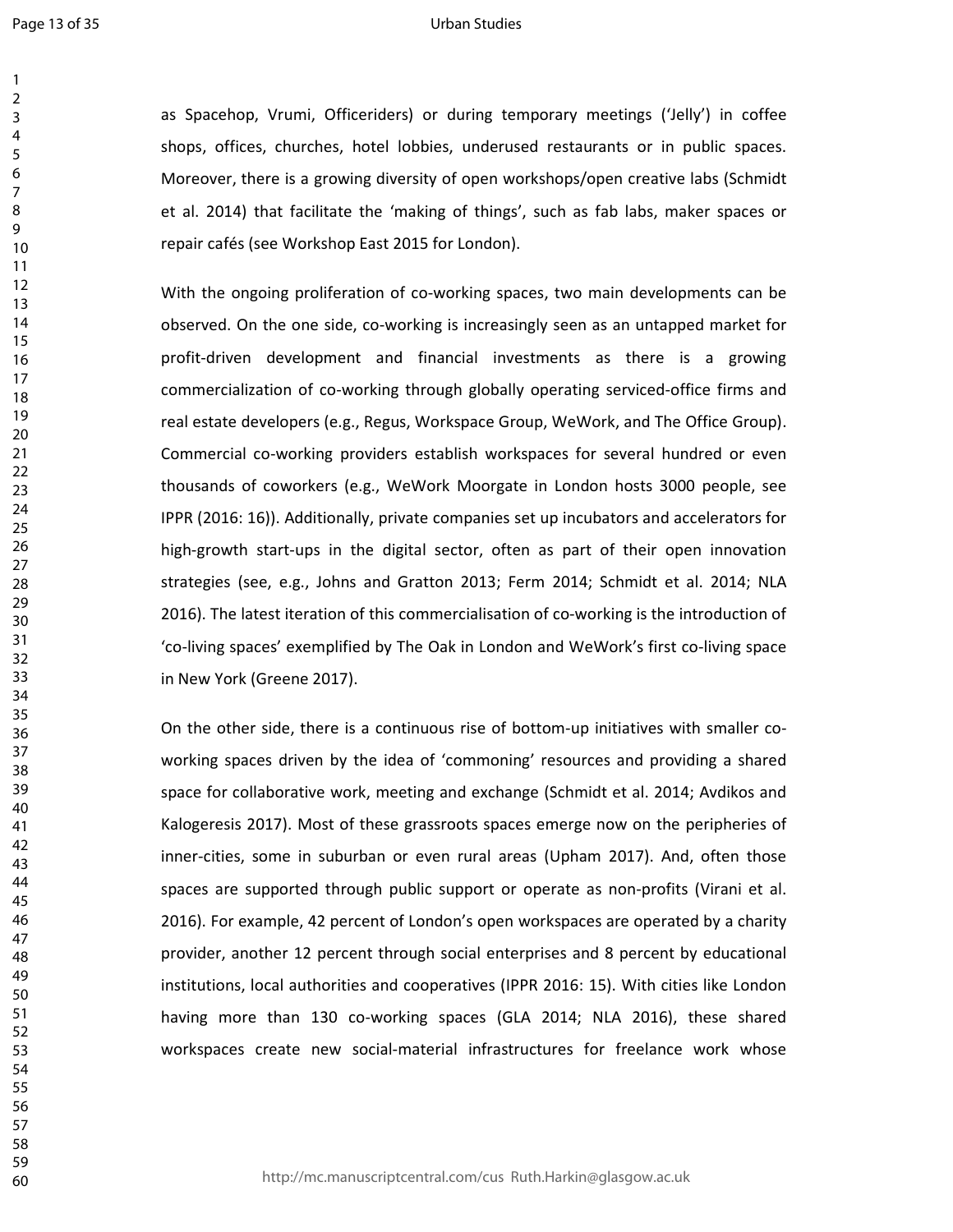primary purpose is to coordinate and facilitate an alternative organisation of work and socially meaningful encounters for those workers.

The spread of co-working spaces sparked a growing body of empirical research that examines co-working and situates it within different academic debates. From a sociology of work perspective, scholars discuss co-working as a coping strategy with the precariousness of freelance work (Moriset 2014; Merkel 2015; Garrett et al. 2017). Economic geography examines the dynamics of knowledge exchange within co-working spaces (Parrino 2013) and their role as innovative micro clusters and intermediaries (Capdevila 2013, 2015) or as creativity and innovation labs (Schmidt and Brinks 2017). From an economic perspective, co-working spaces are interrogated as a new business model for office provision (Salinger 2013) and for supporting entrepreneurship (Bouncken and Reuschl 2018).

#### **How do coworking spaces help to cope with informal labour conditions?**

Among co-working hosts, it is widely acknowledged that co-working is not just about working 'alongside each other' in a flexible and reasonably priced office space. Instead, the practice of co-working is rooted in creating new collaborative and supportive relationships with other freelancers; it aspires to cultivate cooperation instead of competition among the coworkers. Many spaces promote a normative-cultural model of co-working, as put forward in the Co-working Manifesto (2014), that explicitly argues for mutual aid, collaboration and community-led strategies and has been signed by more than 1.700 co-working spaces worldwide. However, not all spaces refer to the Coworking Manifesto but instead use cultural values they want to enact within their coworking community. Nevertheless, community and collaboration are two central values of co-working that run through all interviews and informal talks.

Besides a work environment with the appropriate technical equipment (e.g., highspeed broadband, printer, meeting rooms, kitchen), freelancers are mainly attracted to shared workplaces because of their lack of social contacts and for professional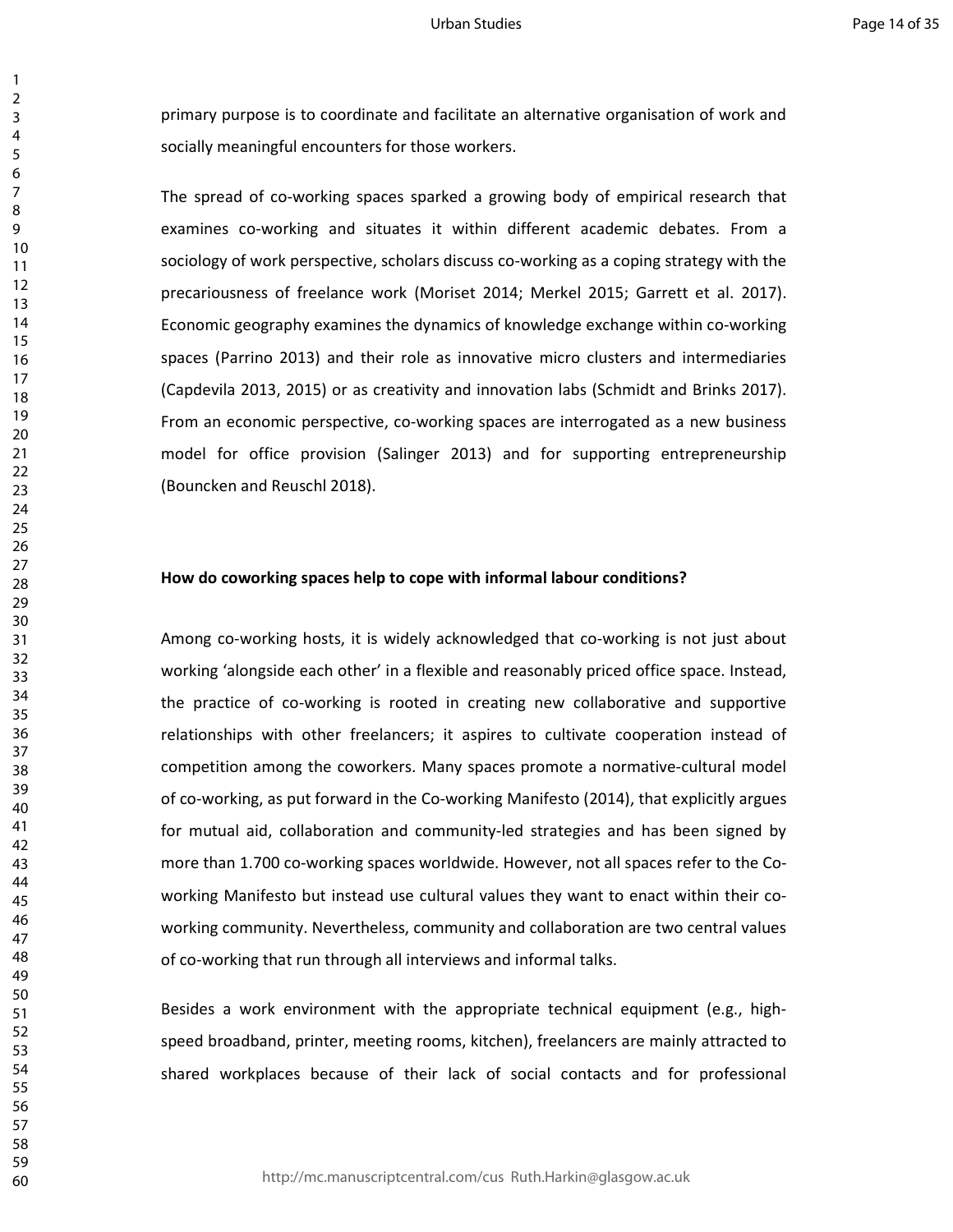development reasons. A freelance worker, who works as the host in her co-working space, explains:

I see it as an investment in a professional work environment. Often, I ask myself why do I pay 200 EUR a month, but it is definitely worth it. It keeps me sane. Freelance work is my second choice. But with a child at home, I cannot work those brutal shifts in the radio station anymore. So, here, at least, I do have colleagues. My work as a radio journalist used to be done in a team but has become so compressed through technology that I am doing everything on my own now and just send a file to the radio station. You know, to respond to those shifts we need to create new structures of work to compensate. (Anna, Berlin 2012, personal interview)

As the main motivations for co-working, interview partners highlight the social isolation of the home office, the many distractions and problems of self-motivation in independent work, the lack of attachment and informal meetings with colleagues and the preference for socializing with other freelancers sharing the same challenges and problems and finding a supportive cultural community that helps to stabilise a social identity as a freelance worker (see DeGuzmann and Tang 2011; Spinuzzi 2012). Coworking helps to establish mutual support structures in which freelance worker can find recognition, support and can perform their work in a professional environment many explain that working from home was not just lonely and boring, but also questioned their professional identity and lacked the experiences of colleagues they can relate to (see Sennett 1998; Garrett et al. 2017).

I think just by being around other professionals challenges you. (Isaac, New York, 2012, personal interview)

We are all writers, so we can understand what everyone is going through. (Sarah, New York 2012, personal interview)

Moreover, many freelancers practice co-working as 'boundary work' (Warhurst et al. 2008) to create a structured office day with established routines and to separate their work from private life. Getting access to valuable industry-specific 'know-how' (e.g. through workshops, events and exchange with each other), recognition among peers and accumulating social capital are further motivations:

Our space gives people the chance to be part of a professional network and community. So, you get the benefits of a traditional office with colleagues in the sense that coworkers learn from each other but also can chit-chat. But there is no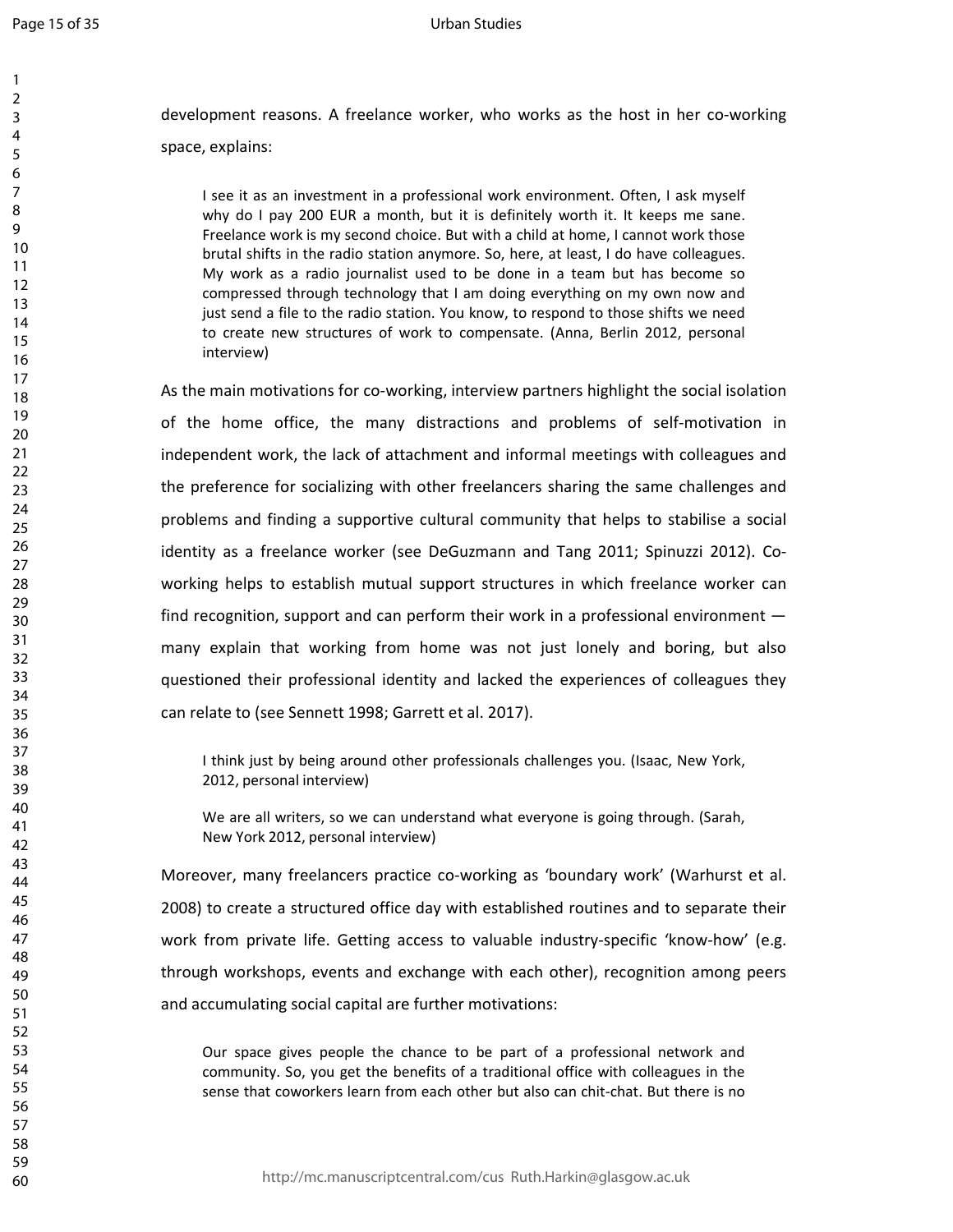pressure or responsibility to answer to other people. There is an openness to interaction, but no pressure. (John, New York, 2012, personal interview)

Through co-working freelancers expand their professional network, find support for work-related questions and, eventually, increase their productivity (Spinuzzi 2012; Deskmag 2013b). Moreover, co-working can reduce information and search costs for freelancers in matching processes for new collaborators or projects (see Waters-Lynch and Potts 2016: 12):

We try to connect people from the same sectors to make sure they know each other and can share contacts and resources. (Ellen, London 2012, personal interview)

Co-working helps freelancers acquire social capital for the project-based mode of production and its associated 'network sociality' (Wittel 2001). For example, de Peuter et al. (2017: 10-13) consider co-working spaces as the stages for the 'performance' of this type of sociality. As Wittel argues, network sociality is 'based on individualization and deeply embedded in technology, is informational, ephemeral but intense, and it is characterized by the assimilation of work and play' (2001: 71). Distinctive for network sociality is that social relationships are 'produced, reproduced and […] consumed' (p.72) and increasingly perceived as social capital, as an economic resource for professionals in the urban post-industrial contexts. However, co-working spaces are not just the stages but also places where network sociality can be learned as it presupposes certain sociable attitudes, behaviours and norms (e.g. trust, forms of reciprocity). One skill to be learned is how to make effective use of these social contacts to get new jobs and contracts:

We run monthly workshops where coworkers share contacts with each other. So, we can all see who knows whom in the industries and discuss together how they can be approached. (Ellen, London 2012, personal interview)

Sometimes in these types of spaces, you start to get the usual hierarchical and bad psychology when humans get together. But we haven't seen it. I think it's because we strip away ego and the fact that all of them are from such diverse industries they all have to give each other the same level of respect. No one is really an expert and everyone taps into each other's expertise. (Ellen, London 2012, personal interview)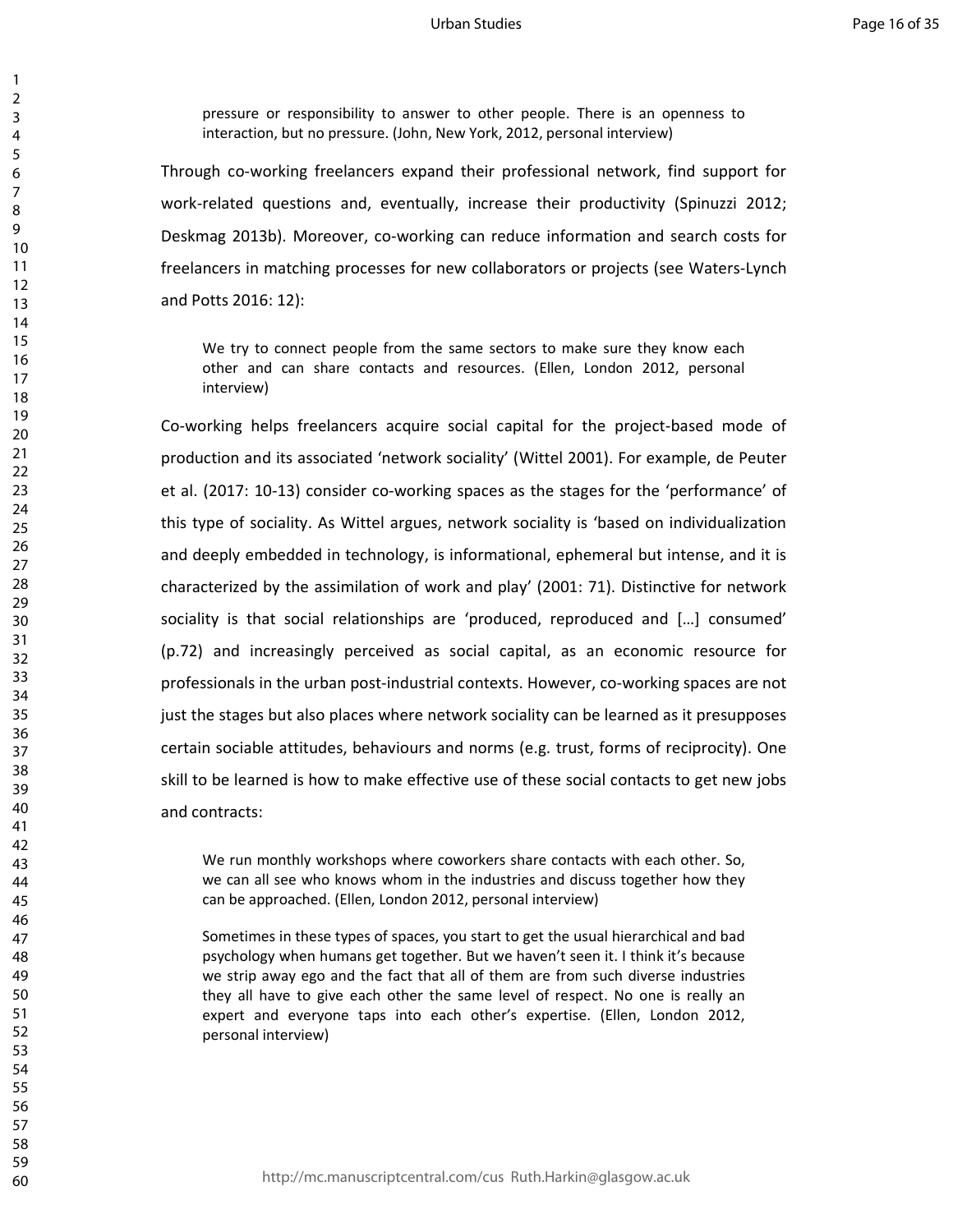#### Urban Studies

Sharing contacts, learning how to approach potential new clients and employers, especially in other professional fields, learning from each other and learning to respect each other's work are crucial resources for freelance workers to navigate the informality of creative labour markets. More specifically, helping each other getting access is the most valuable resources facilitated in co-working spaces, as the networkbased recruitment practices in these sectors necessitate knowing who to contact and how to present oneself. Many spaces even bring in potential employers, clients or agents:

Twice a month we got agents here to introduce their work, and they have already signed many of our writers. (Sarah, New York 2012, personal interview)

An important resource for freelancers' professional development, and to cope with informality, provided through co-working is learning, training and skill enhancement (see Grugulis and Stoyanova 2011). It is enabled through peer-to-peer learning as well as workshops, classes or public events that answer to specific needs and requests from coworkers (e.g., workshops on new software). General Assembly, a co-working space that evolved around educational classes for creative professionals, even has its own hiring team that mediates jobs for people who take classes:

When you graduate from a course, we already have a bunch of jobs on hand you can apply to. (Paula, New York 2012, personal interview)

However, as one host emphasises:

Open, honest communication is what people value most here. (John, New York, 2012, personal interview)

Having a social atmosphere in which coworkers can be open and honest with each other facilitate relations of trust and encourages exchange among coworkers. While the discussion of professional development reasons foregrounds the instrumental, economic motives for freelancers to join a co-working space, Garrett et al. (2017) emphasise that coworkers are interested in social connections as a value in itself and, thus, a different mode of sociality. According to Garrett et al. (2017), coworkers' main interest lies in creating strong social bonds with the 'explicit purpose of social belonging' (p. 822). In using Simmel's (1949) distinction of 'pure sociability' and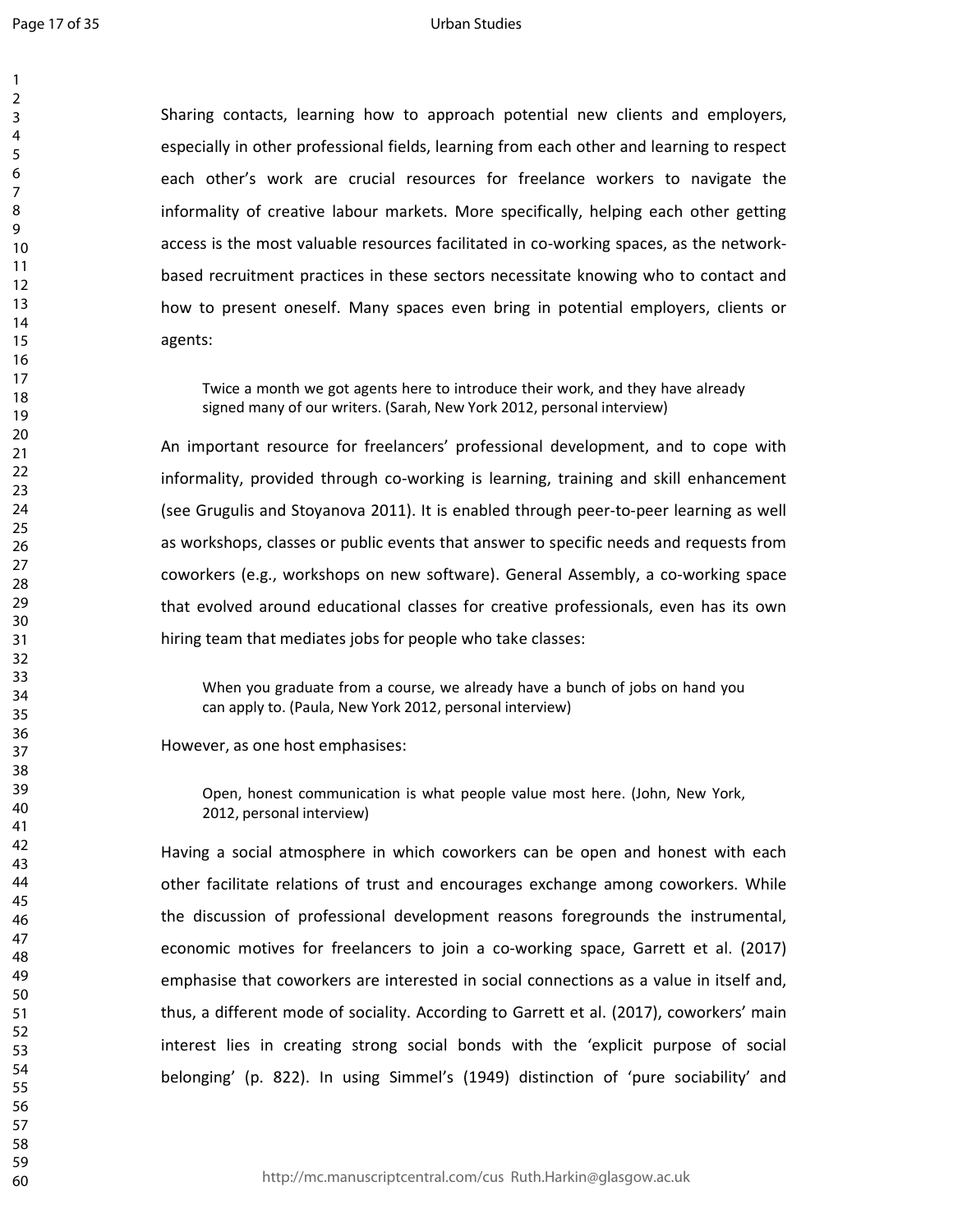'association' (understood as instrumental forms of sociability driven by ulterior motives), they analyse how coworkers co-construct a sense of community at work. They conclude that coworkers value most 'being together to enjoy each other's company' (p. 837). This finding can be supported with data from the Global Co-working Survey (see Deskmag 2013b, 2018) that shows high retention rates for coworkers after one year in a co-working space and where coworkers foreground 'a sociable atmosphere' and 'a community' as the main reasons in their decision for a specific space. The emergence of rather strong social bonds are also echoed by a host:

We are not a place where people can meet venture capitalists. We are more like a small family hostel, and people come because they want that intimate atmosphere. It is the most crucial point for our coworkers. All we do is lunch together every day. And, people even come to lunch when they are not working from the space. (Julie, Berlin 2012, personal interview)

Furthermore, being part of a co-working community helps freelancers to narrate, negotiate and make sense of their professional identity and working conditions. For example, Butcher (2016: 94) observed:

[...] that co-workers typically positioned their communal ways of working against conventional views of other types of work created through neoliberal and bureaucratic organization. To co-workers, their working 'community' seems postmodern, more humanistic, fluid and sustainable than working in a factory, office or retail space.

As the community-based approach is a distinctive feature of co-working spaces, hosts play a crucial role. They care for individual coworkers' needs as well as the community. In describing their work as 'conducting', 'mothering', 'community-building' and 'social gardening', hosts indicate a considerable amount of emotional labour (Hochschild 2003 [1983]) in their hosting activities:

We manage the space together. My partner is mama bear who is good with the emotional stuff, and I am papa bear who has all those fundraising contacts and knows who is hiring and can connect people or at least try to. But we also look out for people. If we see someone upset, getting crazy over a project, or detect that something is not right, we sit them down with a coffee and offer an ear. (Paula, New York 2012, personal interview)

For some people, it is like a second home, so we try to make it as pleasant as possible. (Sarah, New York 2012, personal interview)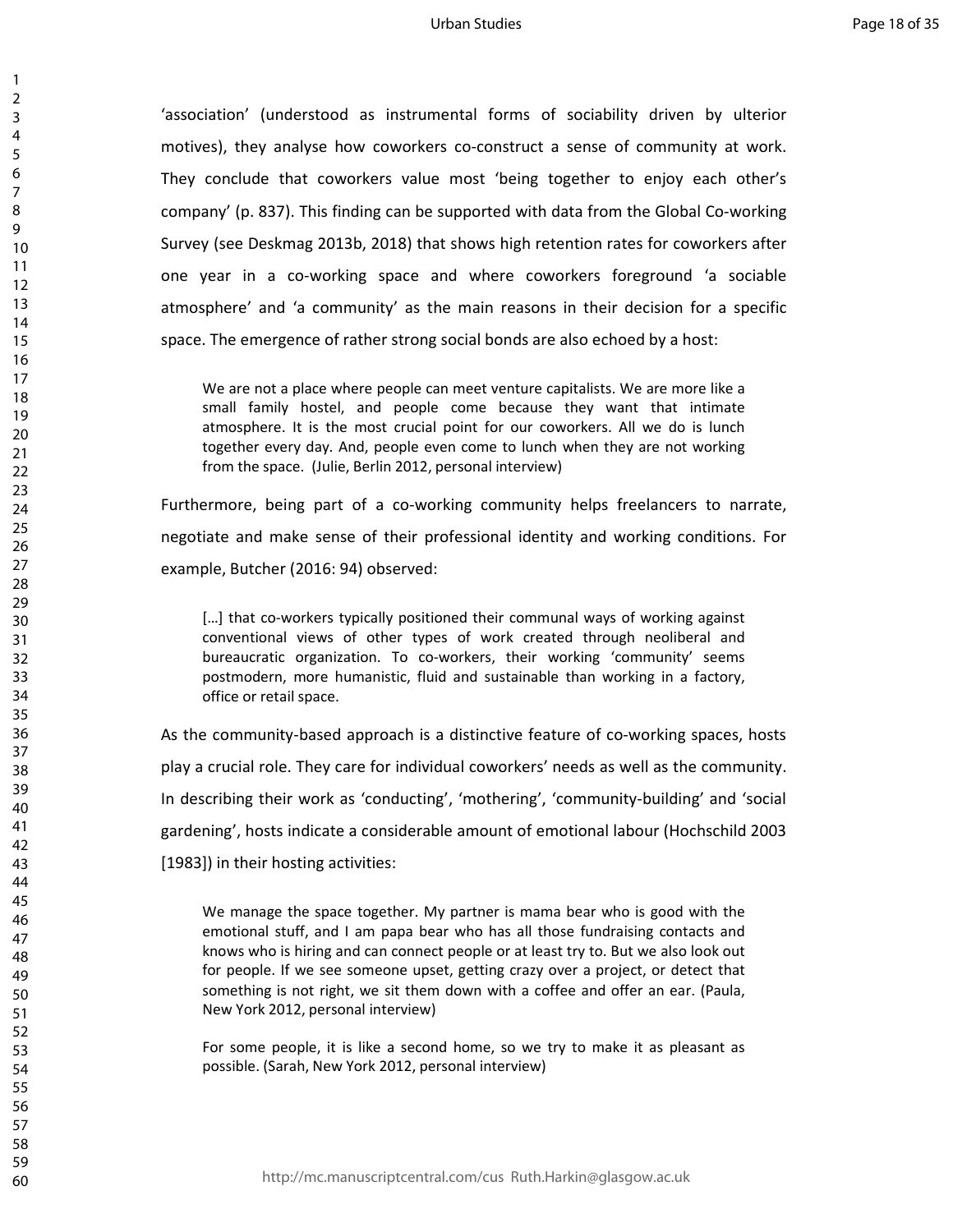Hosts embody a hospitable attitude (see Dikeç 2002), aiming to create a welcoming and inclusive social space for interactions among the different coworkers through talking to the coworkers, attending to their needs, asking for their specific interests and connecting them with other coworkers: My role is to be the social connector. Even if there is no professional reason, I try to bring people together where I know they can help each other out. What people value most is to learn about things that are outside of their narrow focus. And that makes them reflect on their own work. (John, New York, 2012, personal interview) Hosts explain that sharing meals is the most efficient way of gathering coworkers and therefore organise a variety of regular events such as breakfast or lunch meetings where new members are introduced, specific projects discussed and coworkers can help each other out. However, there is no obligation to engage in these social events: You can be social but also be not social here. (Sarah, New York 2012, personal interview) We have many desks with teleworkers who have clear work tasks from their companies and do not engage in social events and are rather disturbed by it. (Anna, Berlin 2012, personal interview) As those quotes highlight, coworkers have various expectations and needs. And, often, coworkers only look for an aesthetic-affective workplace to be productive (see Liegl 2014) and to get their work done: All our coworkers want, is coffee and Club Mate. (Peter, Berlin 2012, personal interview) Therefore, it is essential to acknowledge that co-working spaces can enact multiple forms of sociality and that the emergent communities in each space might differ from each other (see Spinuzzi 2012). Nevertheless, co-working attends to different material and immaterial needs that freelance workers lack in their individualised, independent project-based work. Co-working provides a form of social re-embedding (see Giddens 1984) for freelancers, fulfils a need for social belonging and stabilises professional identities as coworkers give each other recognition and validation. Furthermore, freelancers learn from and with each other, whether in self-organised workshops, in giving help or in exchanging contacts, which eases navigating the informal practices in creative industries. While most spaces have community hosts to facilitate interaction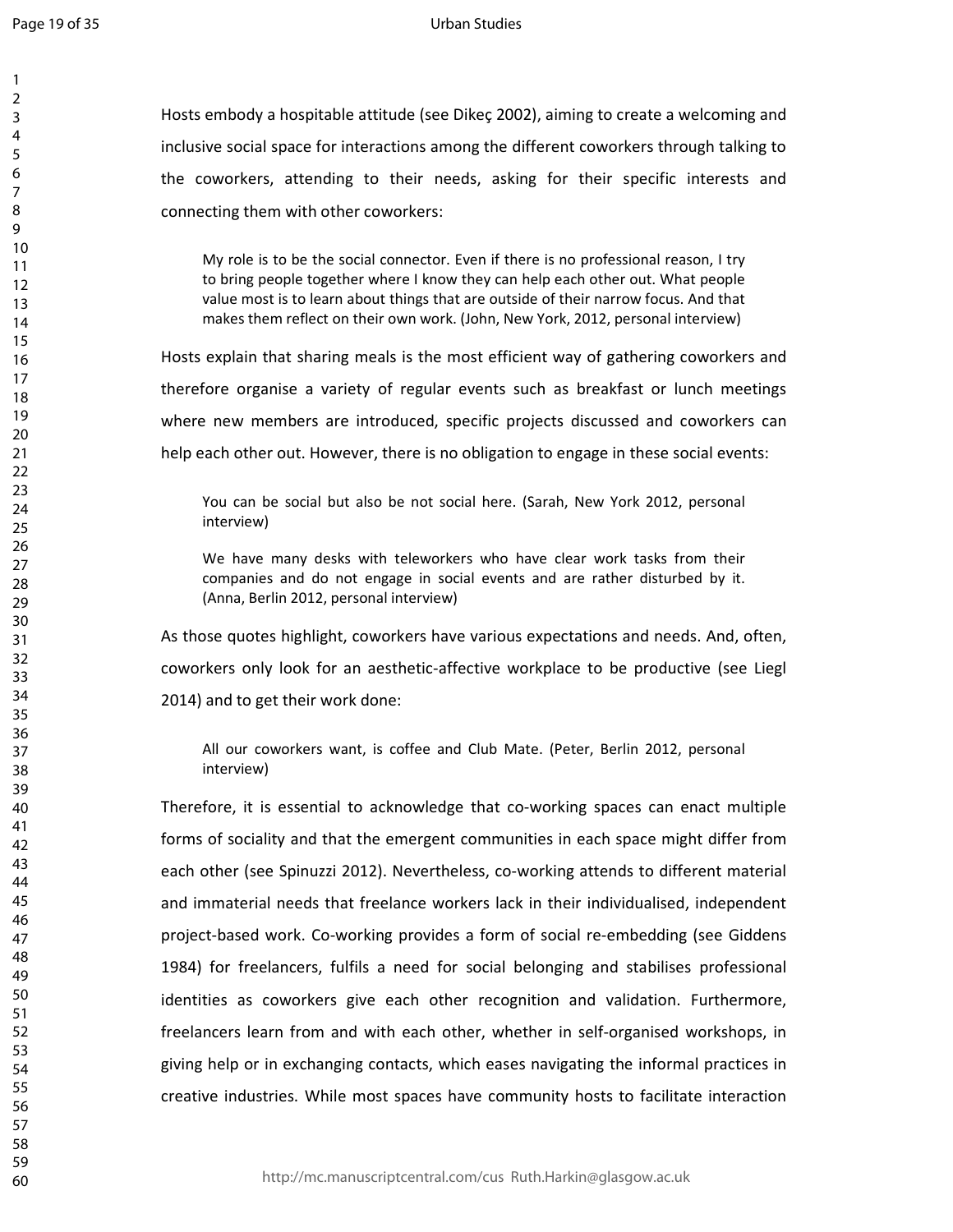among coworkers, many rely on a bottom-up culture fostering a collective sense of responsibility among coworkers:

We prefer when coworker organise themselves, make suggestions and then try to enable and support their ideas whether regarding events, furniture or collaborative projects. (Julie, Berlin 2012, personal interview)

In sharing a workspace, freelancers develop mutual awareness and start to recognise that they share similar challenging working conditions that can foster feelings of solidarity and be a triggering point for collective action:

We all sit in the same boat in regard to our economic conditions. (Anna, Berlin 2012, personal interview).

#### **Co-working as a critical urban practice beyond individual workers needs?**

With its roots in improvised self-help and self-organisation out of different material and immaterial needs of individualised and informalised freelance workers, co-working raises the questions whether it can be considered a critical urban practice. Hence, if coworking spaces constitute a social space where shared space, differences, resources and values between coworkers can be negotiated, social interdependencies recognized and economic alternatives imagined and experimented with. For example, one of the founders of Berlin's *Supermarkt* explains in an interview:

It happened very early that Supermarkt became a place for people who wanted to explore alternative forms of working together and maybe even making business together, developing certain forms of value creation together. So, in that sense, it was the contrary of a space where you can go and consume but rather a space where the value emerged out of everyone's contribution. We have not intended this. […] But as it happens very often with spaces, they are shaped by the people using it. […] And very slowly the space moved into the direction of becoming an activist space for people that were seeking economic alternatives […] and a common political voice as well. (Sollfrank 2017)

As the Supermarket, some co-working spaces have become platforms on which alternative economic relations are negotiated or even established, such as organising in worker-based ownership structures (Sandoval 2016; Avdikos and Kalogeresis 2017). There are a growing number of workspaces that have been established as or transform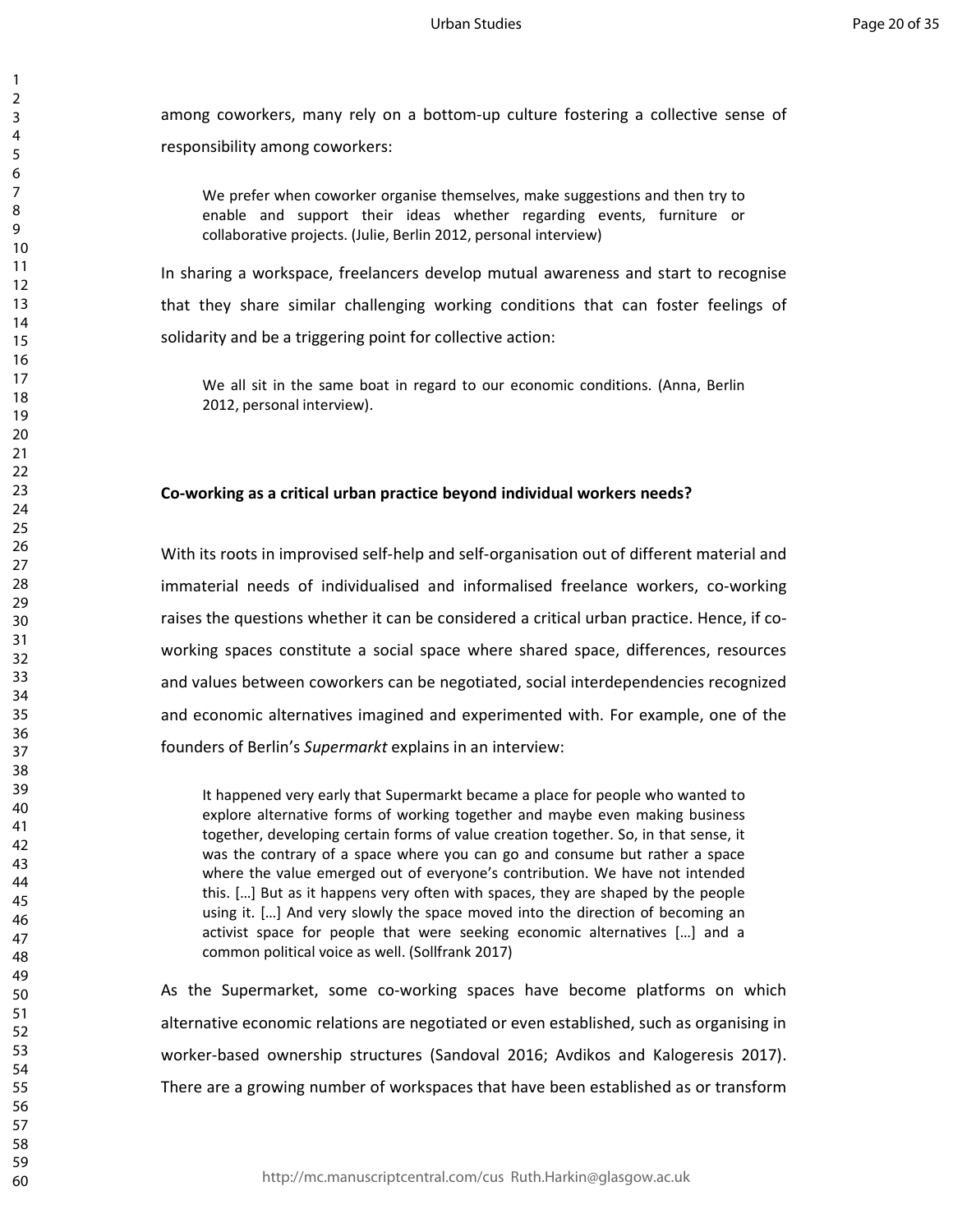#### Urban Studies

into cooperatives (e.g., Ecto in Montreal, Make Shift in Boston). Many spaces are operated as social enterprises (e.g., Indycubes in Wales, The Trampery London, The Center for Social Innovation in New York). These ownership models are often chosen to secure the premises on a long-term basis (as most co-working space operators are renting their space), to give coworkers ownership and decision-making rights, to enable mutual funds for sick or maternity leave for members (see Conaty et al. 2016; Avdikos and Kalogeresis 2017) or to fulfil broader social and economic community development goals in neighbourhoods (e.g., The Camden Collective in London). Increasingly, spaces offer childcare services, recognising the challenges of combing parenting with hyperflexible, project-based work. In Canada, several co-working spaces developed an affordable health insurance scheme, the Co-working Health Insurance Plan (COHIP 2017), which is accessible for freelancers through membership in one of Canada's coworking spaces. Many spaces support new forms of political representation for freelance workers. The European Freelancer Rights movement (Freelancers Europe 2014) has spread through their promotion in co-working spaces. For example, WeWork's support has given the Freelance Isn't Free Act in New York an additional push (see WeWork 2016). Moreover, there are many co-working spaces, such as the Supermarkt in Berlin, the worldwide network of Impact Hubs, Hive at 55 in New York, that provide a discursive platform for how freelance work can be supported through governmental policies or organized through new legal instruments and where union memberships, new forms of social security, paid internships, universal basic income or alternative forms of economic organization are discussed (Cagnol 2013; de Peuter and Cohen 2015). In enabling reflexivity, in developing a 'critical language for engaging with inequality' (Gill 2014b: 524) and in creating an open, inclusive social space that enables sociability, co-working provides opportunities for cultivating and sustaining ideas of solidarity and alternative forms of organisation that go beyond the individual worker's needs.

However, not all grassroots spaces become activist and politicised environments where a progressive critique is developed, voiced and alternative economic relations are tested. In fact, many co-working spaces, especially globally operating co-working chains, commercialise and formalise co-working into a professional, high-end and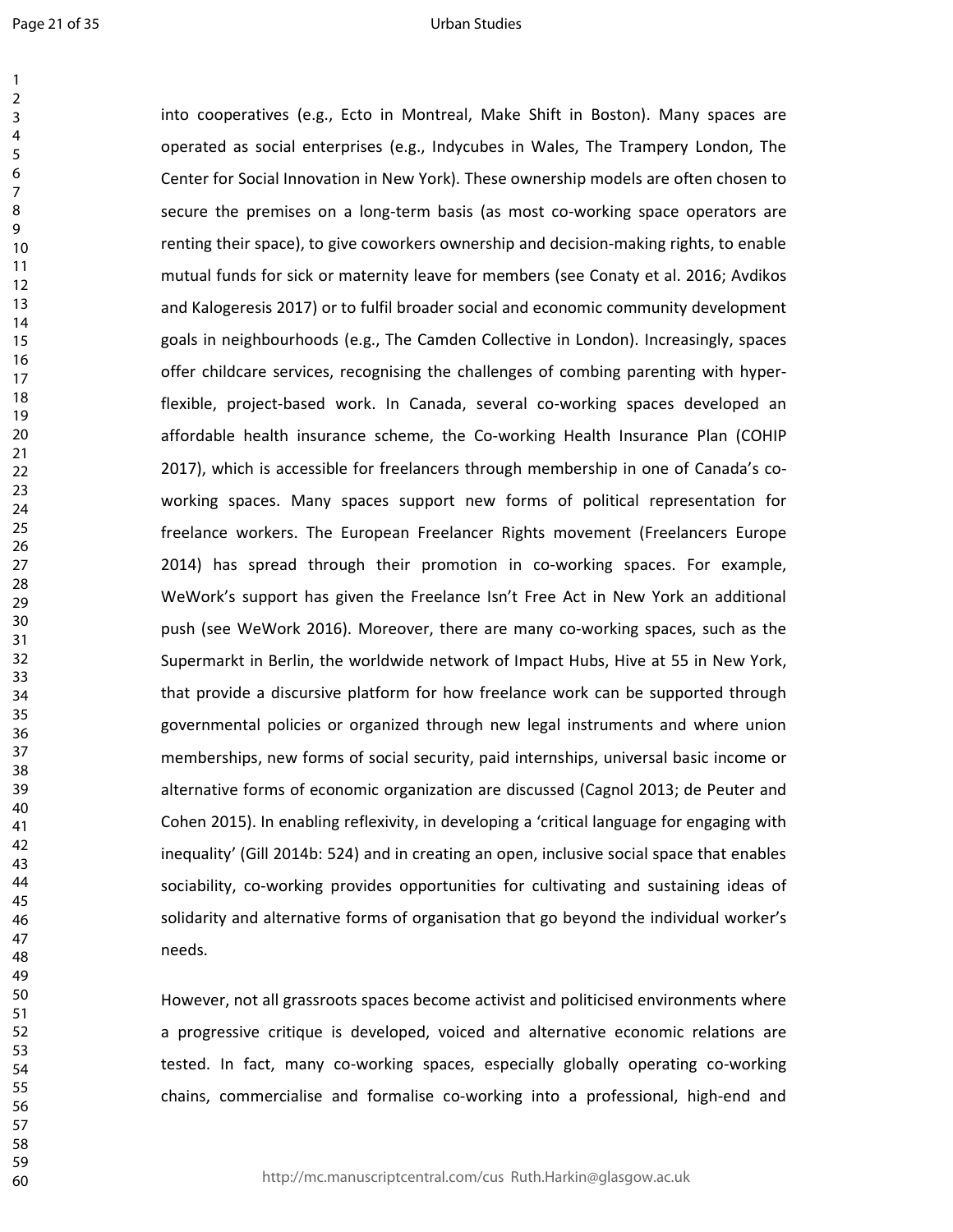exclusive service and glamorise the individual culture of entrepreneurship with their invocations of the 'do what you love' ethic (e.g. prominently displayed at the entrances of WeWork' facilities). And, thereby, promote and sustain the individualism and entrepreneurialism in neoliberal employability agendas (McRobbie 2016). In light of the commercialisation, co-working's potential for progressive critique is increasingly questioned (Gandini 2015; Butcher 2016). It is pointed out that co-working appears to be more about the enticing 'atmosphere of sociality' (Liegl 2014: 174) than the active engagement in the 'co-construction of community' (Garrett et al. 2017). For example, in discussing emerging labour politics in creative industries, de Peuter and Cohen (2015: 308) suggest that co-working spaces can become 'institutions of mutual aid' and 'strive to achieve more than enable cultural workers to better manage in precarious conditions' (p. 309):

Co-working spaces […] catering to independent workers demonstrate that, although the flexibilization of labour exacerbates competition and exploitation ("the law of mutual struggle"), it can also give rise to cooperation and association, confirming the persistence of the "law of mutual aid"'.

In using Kropotkin's (2006 [1902]) 'law of mutual aid', they stress the potential of coworking in eliciting informal mutual aid that 'fosters social bonds and common ground that might serve as conditions of possibility for collective action' (p.14). More recently, de Peuter et al. (2017) provide a more nuanced view and emphasise the 'ambivalence of co-working' in deepening neoliberal subjectivities and reinforcing labour flexibility where 'individuals continue to shoulder the costs of social reproduction' (p. 15). As the biggest obstacle to develop mutual aid, they regard labour mobility among coworkers. On a moderate optimistic note, they suggest, this obstacle could be overcome through cooperative structures and in linking up with other 'mutual aid-oriented labour politics' (p.17), such as with unions and urban commons initiatives; as several spaces already do.

An underlying problem in this debate is the conceptualisation of the freelance worker, his scope of agency and subject position, and therefore the sociological theorisation of labour and the position of the worker under capitalism (see, e.g., Banks 2007; Taylor and Littleton 2012 for the discussion of cultural workers). Most research applies a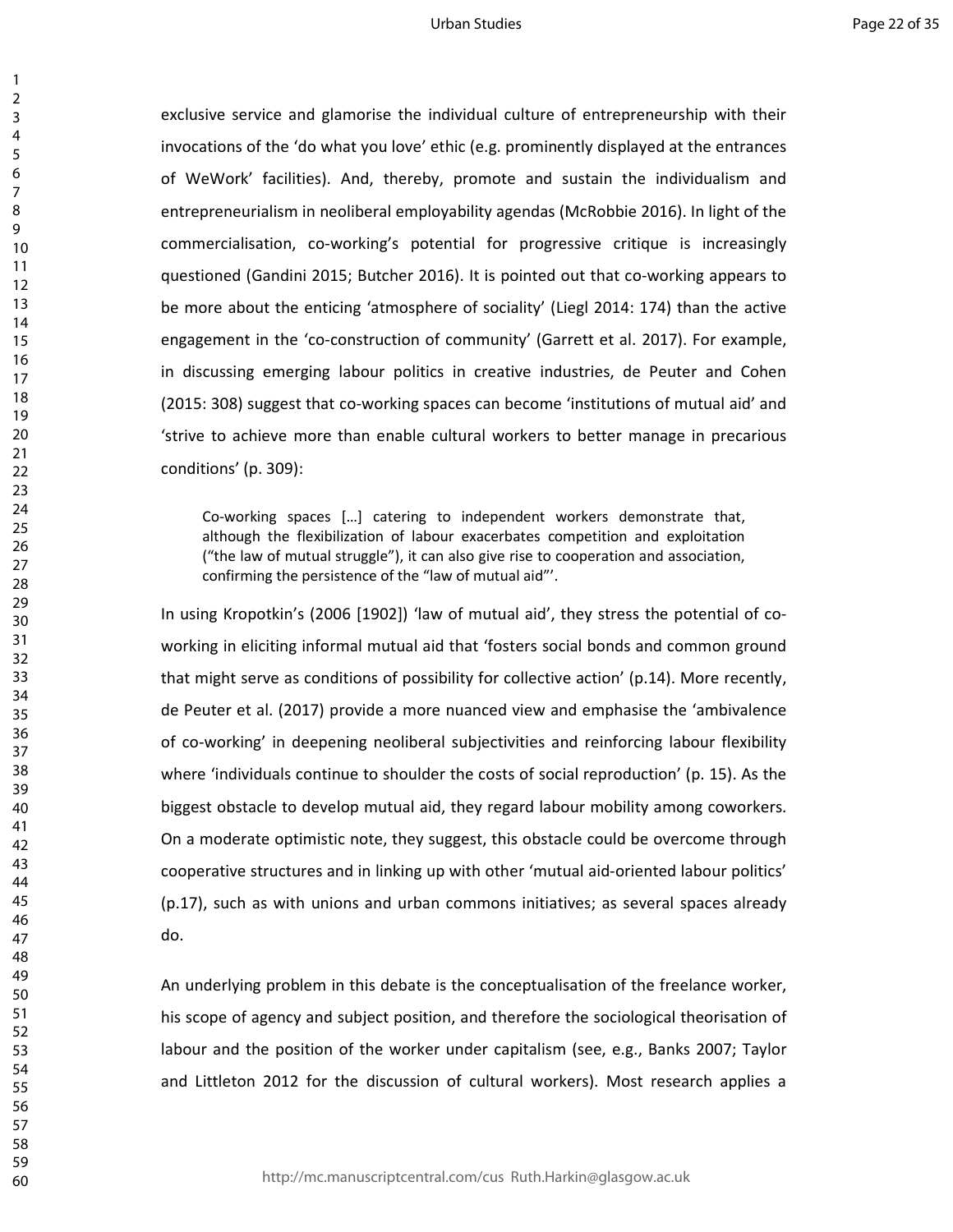#### Urban Studies

Foucauldian governmentality perspective (see Rose and Miller 1992; Foucault 2003; Dean 2010) and analyses coworkers as 'reproducing a neoliberal logic of self-managed, competitive and hardworking individuals' (Sandoval 2016, p. 55). This approach leaves little theoretical scope for workers' agency and conceptualises workers' subject position as only constituted through their work. Yet, little is known how the social relationships formed in co-working spaces influence coworkers and, thus, how subject positions might change through co-working. Massey (2005: 10) highlighted that spaces and identities are co-constitutive and relationally constructed, and therefore spaces play an active role in the constitution and reproduction of social identities. This proposition is echoed by the host of Berlin's Supermarket: 'as it happens very often with spaces, they are shaped by the people using it. […] And very slowly the space moved into the direction of becoming an activist space.' (Sollfrank 2017). Acknowledging the co-constitutive relation of spaces and identities, one could ask, how does co-working and its spatiality shape the individual coworker? Does co-working confirm, deepen or challenge the self-enterprising professional? Does co-working give rise to a new subject position? Therefore, interrogating subject formation processes (see Cornwell 2012; Hoffman 2014), and their relational construction, might be a fruitful research approach to scrutinise co-working's potential for progressive forms of work relations and collective political action.

### **Conclusion**

The paper explored how co-working and co-working spaces emerged as a practice of self-help and self-organisation out of a lack of supportive structures for independent workers. It discussed informality as a key aspect of working conditions for a growing share of freelance workers in cities that further disrupts the notion of informality as a 'problem' of cities in developing countries (see Roy 2005, 2009; Lombard and Meth 2016). An informality-based reading of co-working highlights, first, the multiple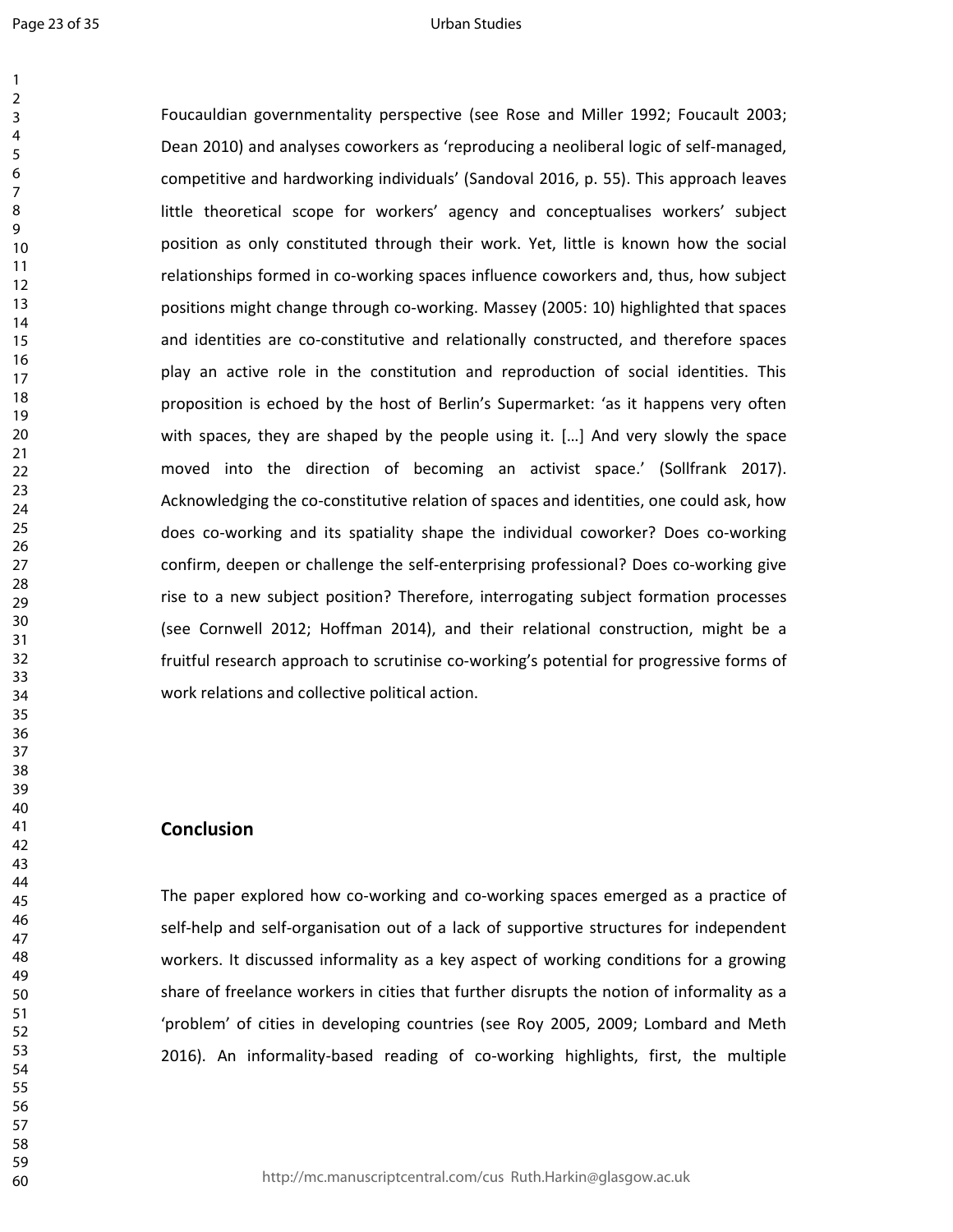insecurities in which freelance workers find themselves in contemporary urban labour markets.

Second, it exemplifies, how freelance workers out of lack of public provision and regulation (e.g., concerning training, labour market access, social security or working conditions) and active state deregulation (e.g. through the liberalization of creative industries) developed co-working as a form of self-help and self-organisation to meet their needs for meaningful social encounters, recognition, identity-formation, meaning and belonging as well as for professional development to navigate the 'pervasive informality of creative work' (Alacovska 2017: 378). Co-working balances the workers' needs for autonomy with mutual support for the downsides of freelance work. While the cultural and creative sector is celebrated in neoliberal urban development for its continuous growth and economic contribution, coping with informality has become everyday normality in sustaining a freelance worker's livelihood. Those workers move on a daily base between formal and informal work arrangements — whose difference is often determined by a lack of political regulation but more so through ingrained conventions, customs and cultural principles in these sectors. The article proposed to examine co-working in line with other practices of informal urbanism that become more prevalent in European and North American cities due to economic transformations, the lack of affordable housing, the retrenchment of the social welfare state and the imposed conditions of 'austerity urbanism' (Peck 2012).

Third, an informality-based reading of co-working demonstrates how formal and informal practices relate to one another (McFarlane, 2012, p. 90) and how co-working helps to stabilise current governmental policies. Co-working as a practice of selforganisation for freelance workers is increasingly subsumed into the promotion of entrepreneurship and an 'entrepreneurial, self-regulated, motivated and individualized workforce' (McRobbie 2016: 67). As creative workers have been celebrated in creative city strategies (see Pratt 2008) for their self-entrepreneurial attitude, co-working and co-working spaces are now increasingly embraced and supported by city governments as new intermediaries in entrepreneurial growth agendas (see, e.g., GLA 2014) without acknowledging and addressing the underlying causes, contradictions and problems.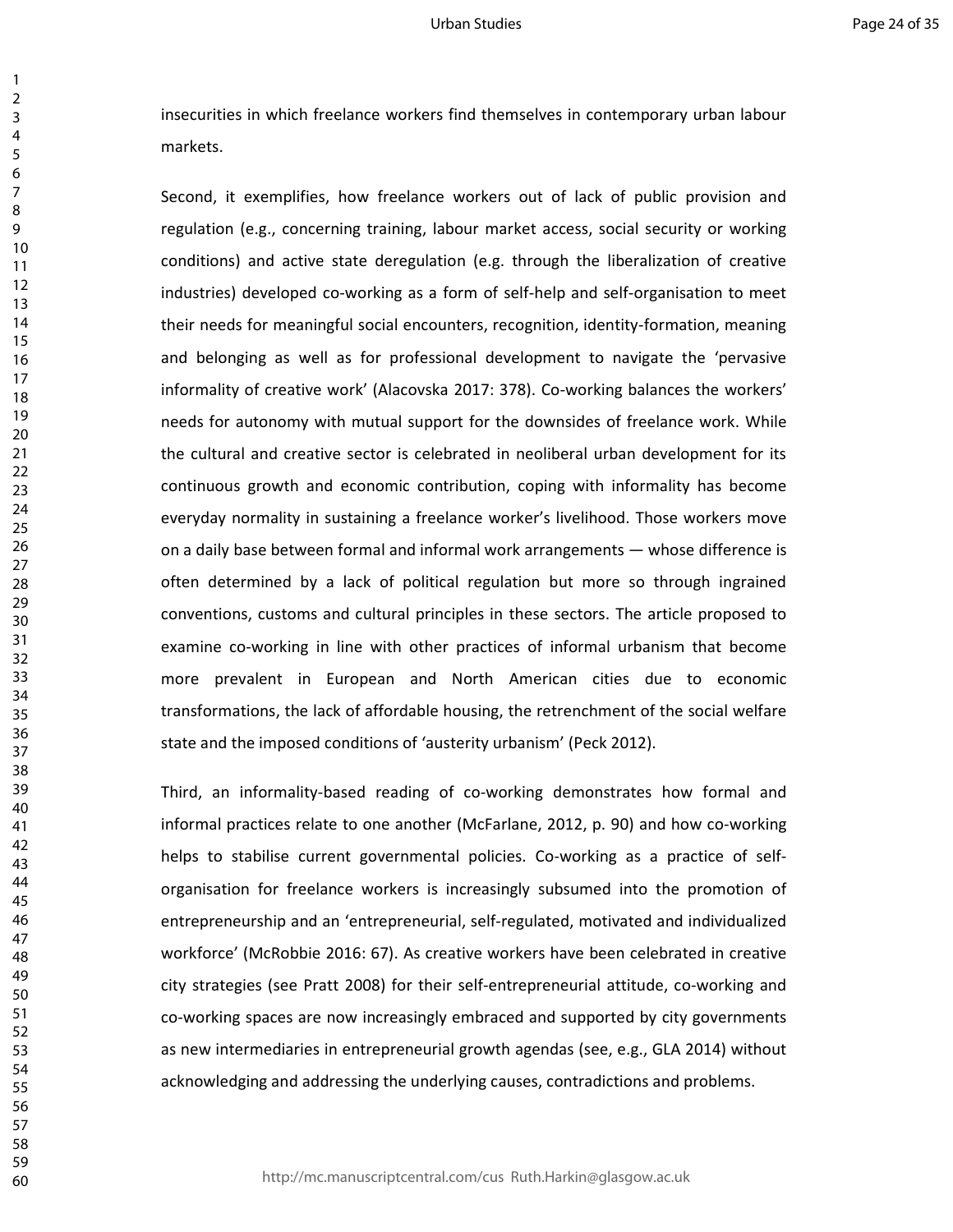#### Urban Studies

Furthermore, co-working is formalised into a professional, high-priced service due to its growing commercialisation through international real estate companies and is now celebrated, embraced and supported by city governments. Co-working becomes coopted in urban growth agendas as part of their entrepreneurial strategies and culturebased redevelopment initiatives (see IPPR 2016; NLA 2016). In fact, many smaller coworking spaces depend on additional funding as, for example, in London where the majority of spaces relies on donations or temporary public funding. Many spaces, however, see their complicity as pragmatic because it enables them to have lower user fees or offer workspace for free so they can have a broader social reach in the neighbourhood as commercialised spaces. Nevertheless, co-working finds itself in a contradictory situation now: the self-organisation of freelance workers is increasingly enabled, supported, commercialised and formalised through cities and internationally operating office providers into a standardised service. In glossing over the social and economic downsides of freelance work and self-employment, the popularisation and commercialisation of co-working releases governments further from its responsibilities of appropriate political regulation.

As more and more workers need to take care for their own economic production, an informality perspective can be used to critique the growing socio-economic inequalities in cities. More specifically, it can highlight the material challenges of everyday life in cities as was done here with the specific informal work situation of freelance workers in culture and creative industries that led to a new practice of collective self-organisation. There is a need to re-think urban economic development and planning practices to understand these new forms of work, their labour conditions and socio-spatial consequences, especially as the scarcity of affordable housing becomes more severe and puts additional pressures on individual livelihoods. The article focused on freelance workers in culture and creative industries who mainly populate co-working spaces, yet there is a rising number of freelance workers in other economic sectors in cities (e.g., in construction or education, see for London Wickham 2013). Moreover, in academic research on co-working, there is a need to understand better the different emerging communities within the spaces, what constitutes and sustains them, their inclusionary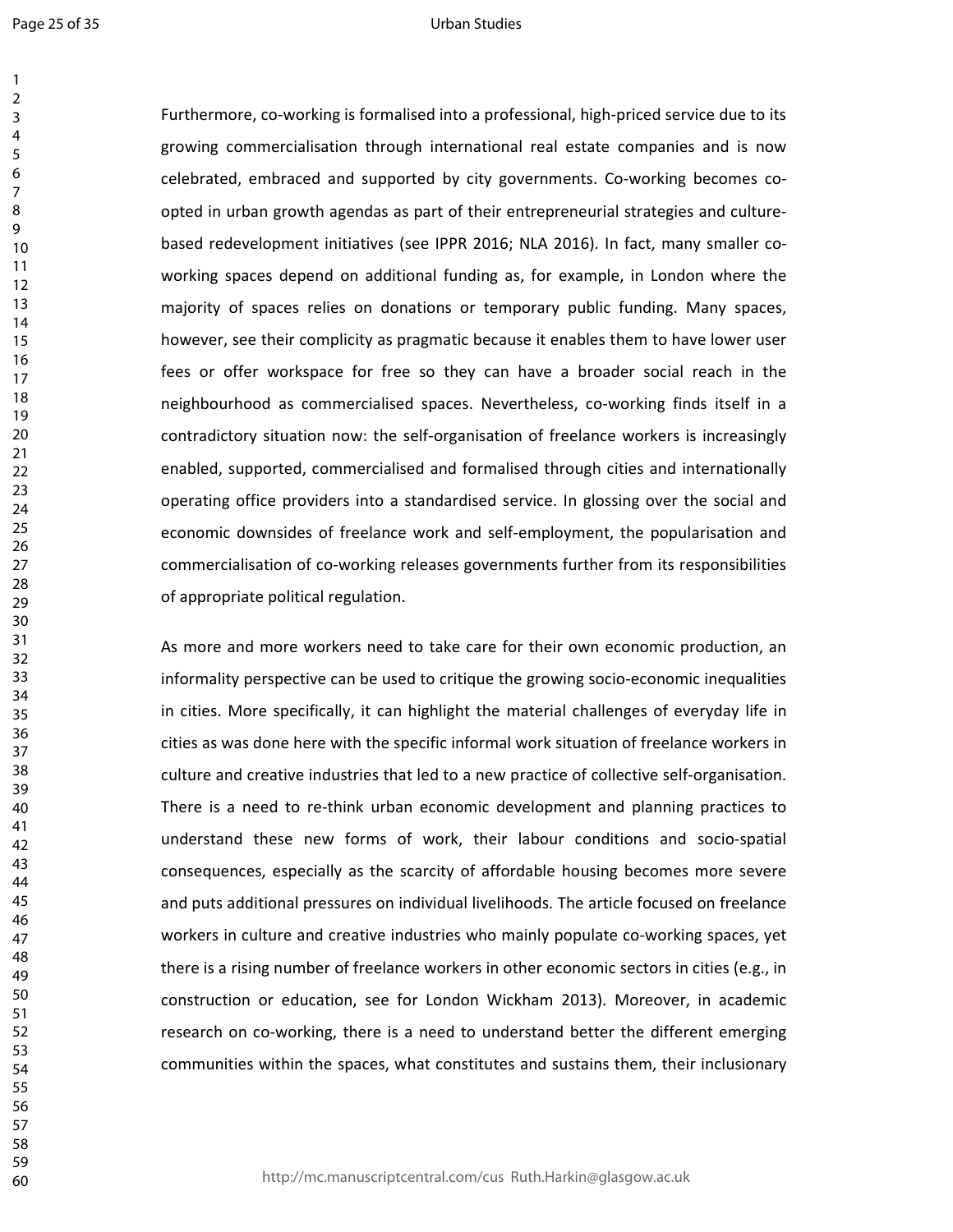and exclusionary practices as well as the urban spaces this practice produces to scrutinise its political potentials.

#### **Acknowledgements**

I would like to thank the editors of the special issue for their support and the three

anonymous reviewers for their very constructive feedback and encouragement.

#### **Funding**

This research received no specific grant from any funding agency in the public, commercial, or not-for-profit sectors.

## **References**

- Aalbers, M. B. (2015) 'The Great Moderation, the Great Excess and the Global Housing Crisis', *International Journal of Housing Policy, 15(1)*: 43-60.
- Alacovska, A. (2017) 'The Gendering Power of Genres: How Female Scandinavian Crime Fiction Writers Experience Professional Authorship', *Organization, 24(3)*: 377-396.
- Arampatzi, A. (2017) 'The Spatiality of Counter-Austerity Politics in Athens, Greece: Emergent 'Urban Solidarity Spaces'', *Urban Studies, 54(9)*: 2155-2171
- Arnold, D. and Bongiovi, J. R. (2013) 'Precarious, Informalizing, and Flexible Work: Transforming Concepts and Understandings', *American Behavioral Scientist, 57(3)*: 289-308.
- Arvidsson, A., Gandini, A. and Bandinelli, C. (2016) 'Self-Branding among Freelance Knowledge Worker', In M. Crain, W. Poster, & M. Cherry (eds.), *Invisible Labour: Hidden Work in the Contemporary World*, Oakland: University of California Press, 239-256.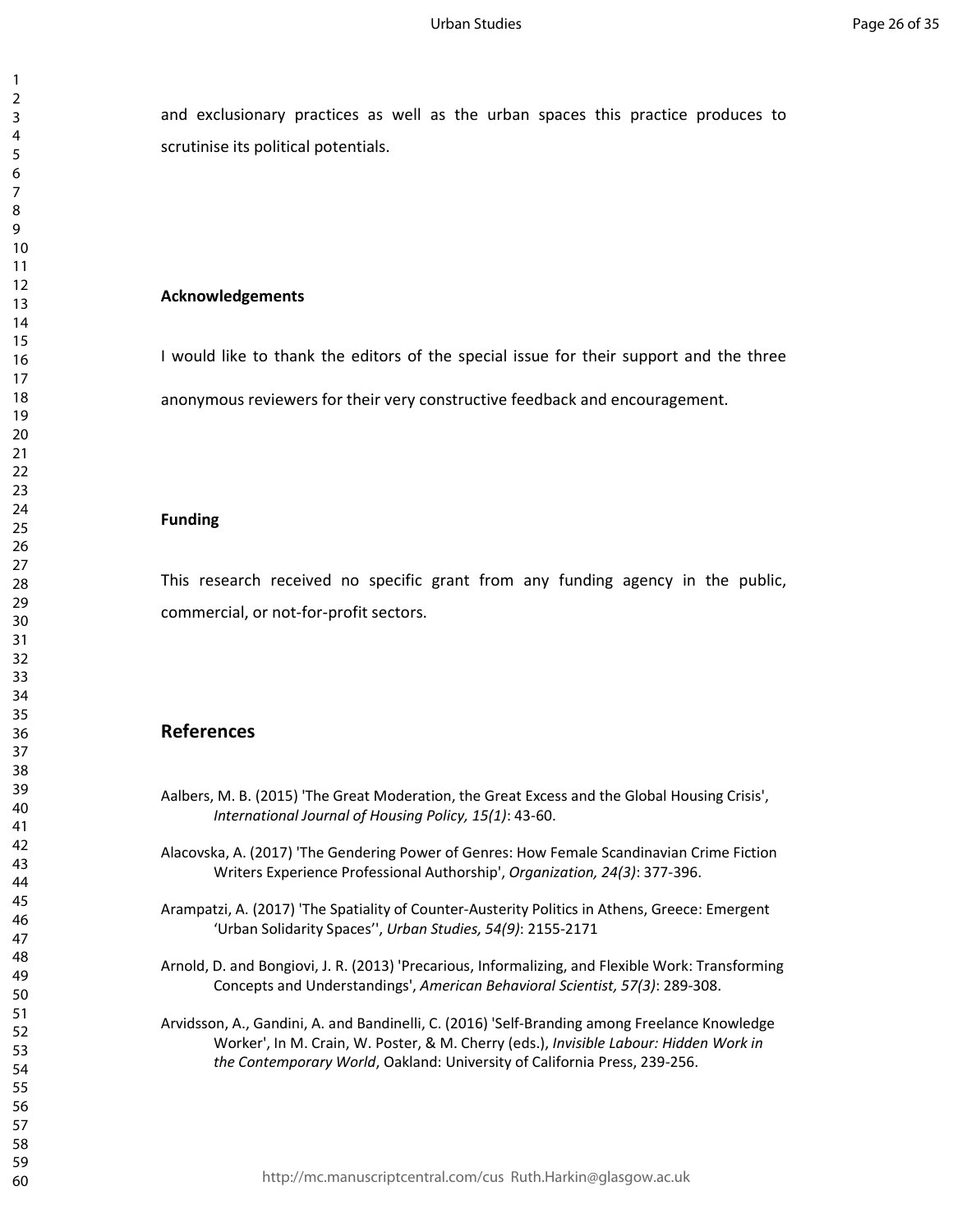| $\overline{2}$ |                                                                                                  |
|----------------|--------------------------------------------------------------------------------------------------|
| 3              | Avdikos, V. and Kalogeresis, A. (2017) 'Socio-Economic Profile and Working Conditions of         |
| 4              | Freelancers in Co-Working Spaces and Work Collectives: Evidence from the Design                  |
| 5              | Sector in Greece', Area, 49(1): 35-42                                                            |
| 6              |                                                                                                  |
| 7              | Bain, A. L. and McLean, H. (2013) 'The Artistic Precariat', Cambridge Journal of Regions,        |
| 8              | Economy and Society, 6(1): 93-111.                                                               |
| 9              |                                                                                                  |
| 10             | Banks, M. (2007) The Politics of Cultural Work, Basingstoke: Palgrave.                           |
| 11             |                                                                                                  |
| 12             | Banks, M., Gill, R. C. and Taylor, S. (2013) Theorizing Cultural Work: Labour, Continuity and    |
|                | Change in the Cultural and Creative Industries, London: Routledge.                               |
| 13             |                                                                                                  |
| 14             |                                                                                                  |
| 15             | Bögenhold, D. and Klinglmair, A. (2016) 'Independent Work, Modern Organizations and              |
| 16             | Entrepreneurial Labor: Diversity and Hybridity of Freelancers and Self-Employment',              |
| 17             | Journal of Management & Organization, 22(6): 843-858.                                            |
| 18             |                                                                                                  |
| 19             | Bouncken, R. B. and Reuschl, A. J. (2018) 'Co-working-Spaces: How a Phenomenon of the            |
| 20             | Sharing Economy Builds a Novel Trend for the Workplace and for Entrepreneurship',                |
| 21             | Review of Management Science, 12(1): 317-334.                                                    |
| 22             |                                                                                                  |
| 23             | Bröckling, U. (2014) The Entrepreneurial Self: Fabricating a New Type of Subject, London: Sage.  |
| 24             |                                                                                                  |
| 25             | Butcher, T. (2016) 'Co-Working Communities: Sustainability Citizenship at Work', In R. Horne, J. |
| 26             |                                                                                                  |
| 27             | Fien, B. B. Beza, & A. Nelson (eds.), Sustainability Citizenship in Cities: Theory and           |
|                | Practice, London, New York: Routledge, 93-103.                                                   |
| 28             |                                                                                                  |
| 29             | Cagnol, R. (2013). 6 Reasons to Build a Cooperative of Coworkers. Retrieved from                 |
| 30             | http://www.deskmag.com/en/6-reasons-to-build-a-cooperative-of-coworkers                          |
| 31             | (24.01.2016).                                                                                    |
| 32             |                                                                                                  |
| 33             | Capdevila, I. (2013) Knowledge Dynamics in Localized Communities: Co-working Spaces as           |
| 34             | Microclusters Available at SSRN. Retrieved from http://ssrn.com/abstract=2414121.                |
| 35             | (20.08.2015).                                                                                    |
| 36             |                                                                                                  |
| 37             |                                                                                                  |
| 38             | Capdevila, I. (2015) 'Co-Working Spaces and the Localised Dynamics of Innovation in              |
| 39             | Barcelona.', International Journal of Innovation Management, 19(3).                              |
| 40             |                                                                                                  |
| 41             | Castells, M. (2009) The Rise of the Network Society (2nd ed.): Wiley.                            |
| 42             |                                                                                                  |
| 43             | Castells, M. and Portes, A. (1989) 'World Underneath: The Origins, Dynamics and Effects of the   |
| 44             | Informal Economy', In M. Castells, A. Portes, & L. A. Benton (eds.), The Informal                |
| 45             | Economy: Studies in Advanced and Less Developed Countries, Baltimore: John Hopkins               |
|                | University Press, 11-37.                                                                         |
| 46             |                                                                                                  |
| 47             | Christopherson, S. and Storper, M. (1989) 'The Effects of Flexible Specialization on Industrial  |
| 48             | Politics and the Labor Market: The Motion Picture Industry', Industrial and Labor                |
| 49             |                                                                                                  |
| 50             | Relations Review, 42(3): 331-347.                                                                |
| 51             |                                                                                                  |
| 52             | COHIP. (2017). Co-working Health Insurance Plan in Canada Retrieved from                         |
| 53             | http://www.cohip.ca/en/cohip-the-co-working-health-insurance-plan/ (25.05.2017).                 |
| 54             |                                                                                                  |
| 55             |                                                                                                  |
| 56             |                                                                                                  |
| 57             |                                                                                                  |
| 58             |                                                                                                  |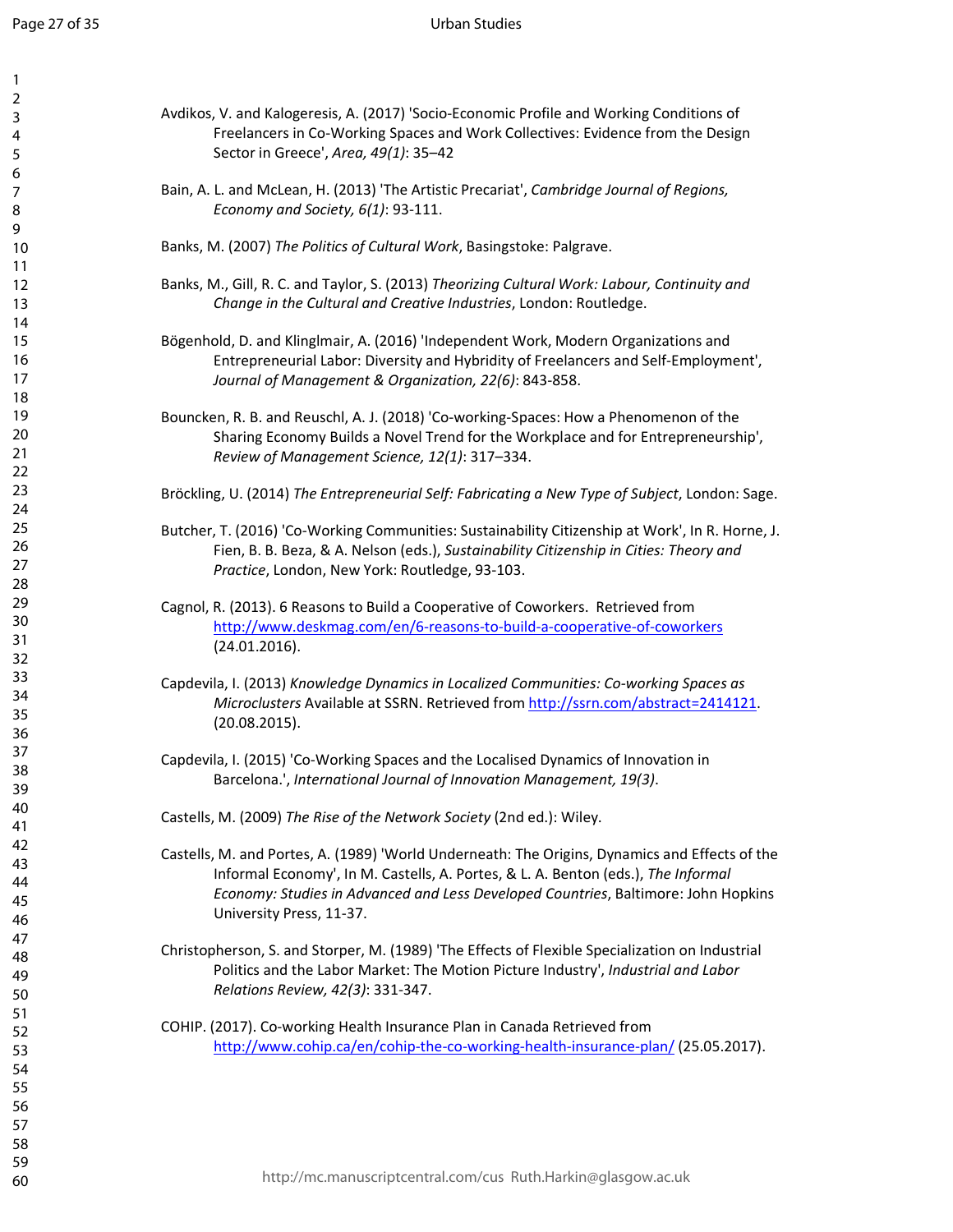| 3<br>4                                              |  |
|-----------------------------------------------------|--|
| 6<br>7                                              |  |
| 8<br>9<br>10                                        |  |
|                                                     |  |
|                                                     |  |
| 11 12 13 14 15 16 17                                |  |
| 18<br>19<br>20                                      |  |
| $\overline{21}$<br>$\overline{2}$                   |  |
| 23<br>24<br>$\overline{c}$                          |  |
| 5<br>$\frac{26}{1}$<br>27                           |  |
| 28<br>29<br>30                                      |  |
| $\overline{31}$<br>32                               |  |
| $\overline{\mathbf{3}}$<br>3<br>$\frac{34}{5}$<br>3 |  |
| 5<br>36<br>37                                       |  |
| 38<br>39<br>ŀО                                      |  |
| 41<br>42                                            |  |
| 43<br>44<br>45                                      |  |
| 46<br>4.                                            |  |
| 48<br>49<br>50                                      |  |
| 51<br>52                                            |  |
| 53<br>54                                            |  |
| 55<br>56<br>5                                       |  |
| 58<br>59                                            |  |

1  $\mathfrak{p}$ 

- Conaty, P., Bird, A. and Ross, P. (2016). Not Alone. Retrieved from http://www.uk.coop/sites/default/files/uploads/attachments/not\_alone\_trade\_union\_and\_co-operative\_solutions\_for\_self-employed\_workers\_3.pdf (15.3.2017).
- Conor, B., Gill, R. and Taylor, S. (2015) 'Gender and Creative Labour', *The Sociological Review, 63(S1)*: 1-22.
- Cornwell, J. (2012) 'Worker Co-Operatives and Spaces of Possibility: An Investigation of Subject Space at Collective Copies', *Antipode, 44(3)*: 725-744.
- Co-working Manifesto. (2014). Co-working Manifesto (Global for the World). Retrieved from http://wiki.co-working.com/w/page/35382594/Coworking%20Manifesto%20(global%20-%20for%20the%20world) (25.05.2017).
- Crain, M., Poster, W. and Cherry, M. (2016) *Invisible Labor: Hidden Work in the Contemporary World*, Oakland: University of California Press.
- Creative Skillset. (2012). *Employment Census of the Creative Media Industries*. London: Creative Skillset.
- Cumbers, A., Shaw, D., Crossan, J. and McMaster, R. (2018) 'The Work of Community Gardens: Reclaiming Place for Community in the City', *Work, employment and society, 23(1)*: 133-149
- Currid, E. (2007) *The Warhol Economy: How Fashion, Art, and Music Drive New York City*, Princeton: Princeton University Press.
- Davis, D. E. (2017) 'Informality and State Theory: Some Concluding Remarks', *Current Sociology, 65(2)*: 315-324.
- de Peuter, G. (2014) 'Beyond the Model Worker: Surveying a Creative Precariat', *Culture unbound, 6(1)*: 263-284.
- de Peuter, G. and Cohen, N. S. (2015) 'Emerging Labour Politics in Creative Industries', In K. Oakley & J. O'Connor (eds.), *The Routledge Companion to the Cultural Industries*, London, New York: Routledge, 305-318.
- de Peuter, G., Cohen, N. S. and Saraco, F. (2017) 'The Ambivalence of Co-working: On the Politics of an Emerging Work Practice', *European Journal of Cultural Studies, 20(6)*: 687- 706.
- De Propris, L. (2013) 'How Are Creative Industries Weathering the Crisis?', *Cambridge Journal of Regions, Economy and Society, 6(1)*: 23-35.
- Dean, M. (2010) *Governmentality: Power and Rule in Modern Society. Second Edition*, London: Sage.
- DeGuzmann, G. V. and Tang, A. I. (2011) *Working in the "Unoffice". A Guide to Co-working for Indie Workers, Small Business, and Nonprofits*, San Fransisco: Night Owls Press.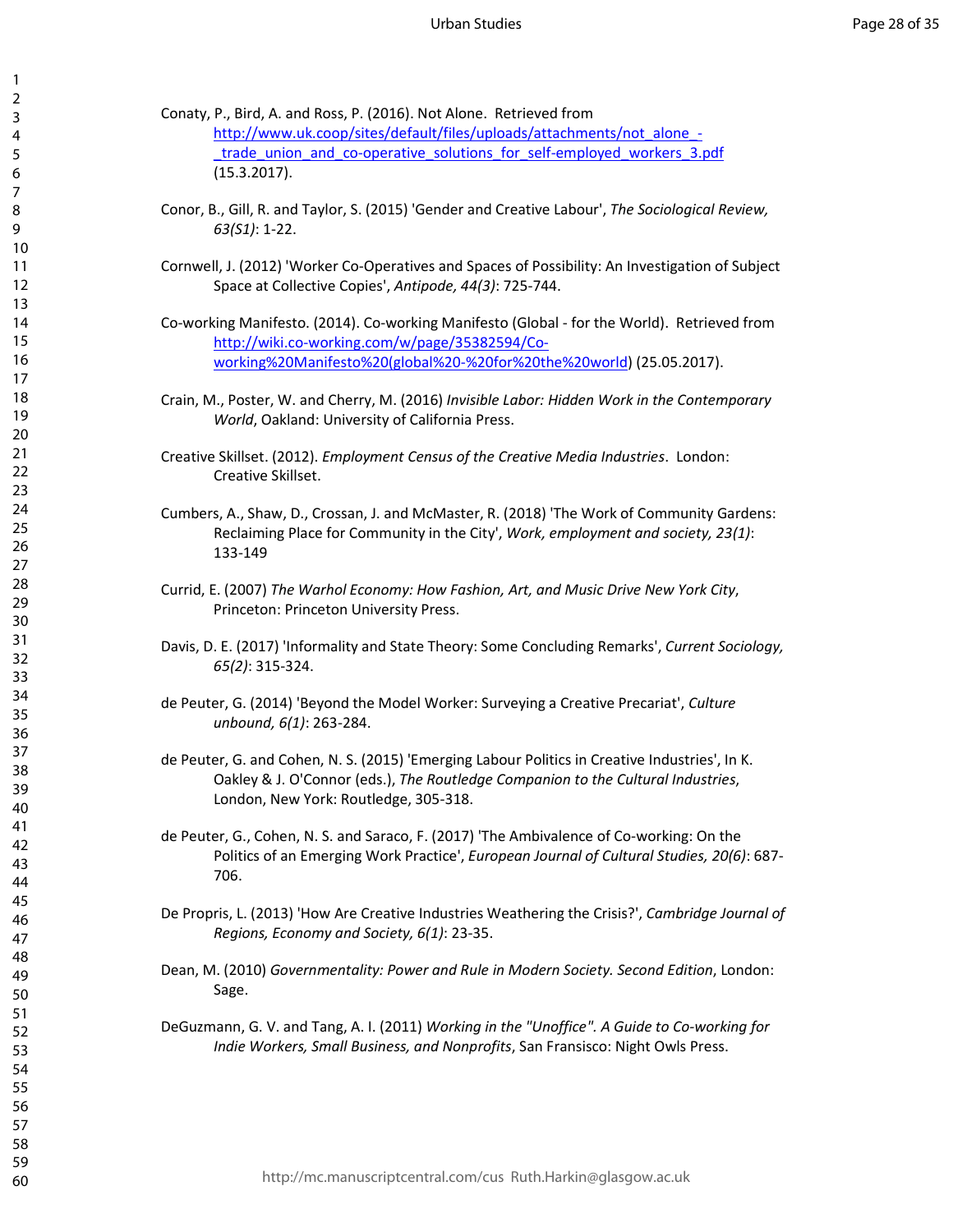| Deskmag. (2013a). The History of Co-working in a Timeline. Retrieved from<br>http://www.deskmag.com/en/the-history-of-co-working-spaces-in-a-timeline<br>(28.08.2014).                                                       |
|------------------------------------------------------------------------------------------------------------------------------------------------------------------------------------------------------------------------------|
| Deskmag. (2013b). The Third Global Co-working Survey 2012. Retrieved from<br>http://de.slideshare.net/deskwanted/global-co-working-survey-<br>2012?ref=http://blog.deskwanted.com/ (28.08.2014).                             |
| Deskmag. (2017). First Results of the 2017 Global Co-working Survey. Retrieved from<br>https://www.dropbox.com/s/8kfdsrtel6hpabd/First%20Results%20Of%20The%202017<br>%20Global%20Co-working%20Survey.pdf?dl=0 (25.07.2017). |
| Deskmag. (2018). 2018 Co-working Forecast. Retrieved from<br>https://www.dropbox.com/s/rjbmdo4wp4aeccx/2018%20Complete%20Co-<br>working%20Forecast.pdf?dl=0 (24.02.2018).                                                    |
| Dikeç, M. (2002) 'Pera Peras Poros: Longings for Spaces of Hospitality', Theory, Culture &<br>Society, 19(1-2): 227-247.                                                                                                     |
| Douglas, G. C. (2014) 'Do-It-Yourself Urban Design: The Social Practice of Informal<br>"Improvement" through Unauthorized Alteration', City & Community, 13(1): 5-25.                                                        |
| Duffy, B. E. (2016) 'The Romance of Work: Gender and Aspirational Labour in the Digital Culture<br>Industries', International Journal of Cultural Studies, 19(4): 441-457                                                    |
| Eikhof, D. R. and Warhurst, C. (2013) 'The Promised Land? Why Social Inequalities Are Systemic<br>in the Creative Industries', Employee Relations, 35(5): 495-508.                                                           |
| Ekinsmyth, C. (2002) 'Project Organization, Embeddedness and Risk in Magazine Publishing',<br>Regional Studies, 36(3): 229-243.                                                                                              |
| Elwood, S. (2006) 'Beyond Cooptation or Resistance: Urban Spatial Politics, Community<br>Organizations, and Gis-Based Spatial Narratives', Annals of the Association of American<br>Geographers, 96(2): 323-341.             |
| Färber, A. (2014) 'Low-Budget Berlin: Towards an Understanding of Low-Budget Urbanity as<br>Assemblage', Cambridge Journal of Regions, Economy and Society, 7(1): 119-136.                                                   |
| Fast, K., Örnebring, H. and Karlsson, M. (2016) 'Metaphors of Free Labor: A Typology of Unpaid<br>Work in the Media Sector', Media, culture & society, 38(7): 963-978.                                                       |
| Felstead, A. (2012) 'Rapid Change or Slow Evolution? Changing Places of Work and Their<br>Consequences in the Uk', Journal of Transport Geography, 21: 31-38.                                                                |
| Ferm, J. (2014) 'Delivering Affordable Workspace: Perspectives of Developers and Workspace<br>Providers in London', Progress in Planning, 93: 1-49.                                                                          |
| Fields, D. and Uffer, S. (2016) 'The Financialisation of Rental Housing: A Comparative Analysis of<br>New York City and Berlin', Urban Studies, 53(7): 1486-1502.                                                            |
| Flick, U. (2014) An Introduction to Qualitative Research, London: Sage.                                                                                                                                                      |
|                                                                                                                                                                                                                              |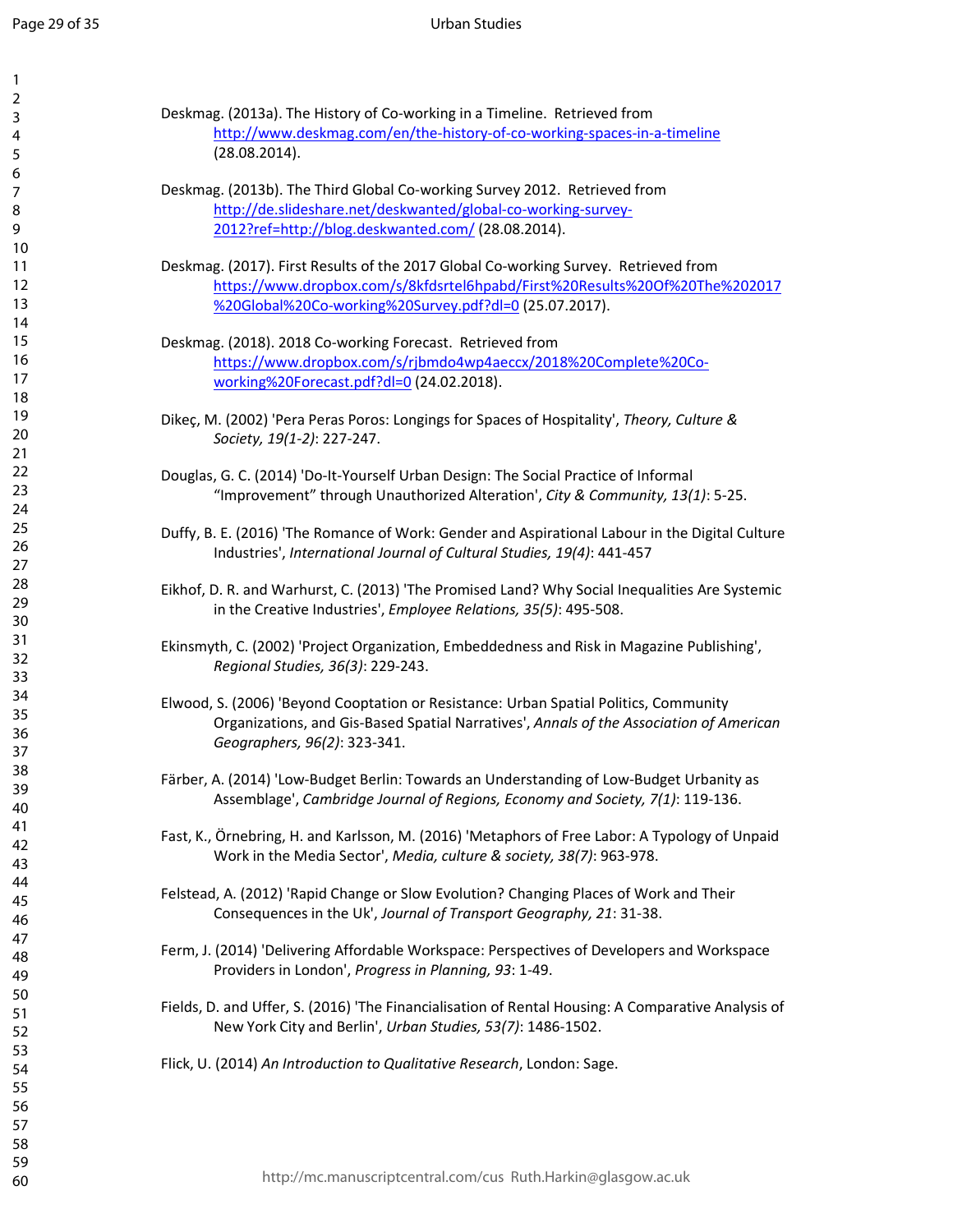- Foucault, M. (2003) *The Essential Foucault: Selections from the Essential Works of Foucault, 1954-1984, Edited by P. Rabinow and N. Rose*, London: New Press.
- Freelancers Europe. (2014). European Freelancers Movement 2014. Retrieved from http://freelancers-europe.org/ (25.10.2014).
- Freelancers Union. (2015). Freelancers Union. Retrieved from https://www.freelancersunion.org/ (29.07.2015).
- Frenette, A. (2013) 'Making the Intern Economy: Role and Career Challenges of the Music Industry Intern', *Work and Occupations, 40(4)*: 364-397.
- Gandini, A. (2015) 'The Rise of Co-working Spaces: A Literature Review', *ephemera: theory & politics in organization, 15(1)*: 193 - 205.
- Garrett, L. E., Spreitzer, G. M. and Bacevice, P. A. (2017) 'Co-Constructing a Sense of Community at Work: The Emergence of Community in Co-working Spaces', *Organization Studies, 38(6)*: 821-842.
- Ghose, R. and Pettygrove, M. (2014) 'Urban Community Gardens as Spaces of Citizenship', *Antipode, 46(4)*: 1092-1112.
- Giddens, A. (1984) *The Constitution of Modernity*, Oxford: Oxford University Press.
- Gill, R. (2014a) 'Academics, Cultural Workers and Critical Labour Studies', *Journal of Cultural Economy, 7(1)*: 12-30.
- Gill, R. (2014b) 'Unspeakable Inequalities: Post Feminism, Entrepreneurial Subjectivity, and the Repudiation of Sexism among Cultural Workers', *Social Politics: International Studies in Gender, State & Society, 21(4)*: 509-528.
- Gill, R. and Pratt, A. (2008) 'In the Social Factory? Immaterial Labour, Precariousness and Cultural Work ', *Theory, Culture & Society, 25(7-8)*: 1-30.
- GLA. (2014). Supporting Places of Work: Incubators, Accelerators and Co-Working Spaces. Urs and London Enterprise Panel on Behalf of the Greater London Authority. Retrieved from https://www.london.gov.uk/sites/default/files/supporting\_places\_of\_work\_- \_iacs.pdf (10.10.2016).
- Grabher, G. (2004) 'Temporary Architectures of Learning: Knowledge Governance in Project Ecologies', *Organization Studies, 25(9)*: 1491-1514.
- Green, H. and Strange, A. (1999) 'Managed Workspace. Do Tenants Stay Too Long?', *Local economy, 14(3)*: 245-256.
- Greene, P. (2017, 23.08.2017). In the '90s, We Had 'Friends.' Now They Call It Co-Living. *The New York Times*. Retrieved from https://www.nytimes.com/2017/08/23/style/what-isco-living.html?  $r=0$  (20.10.2017).
- Grugulis, I. and Stoyanova, D. (2011) 'The Missing Middle: Communities of Practice in a Freelance Labour Market', *Work, Employment & Society, 25(2)*: 342-351.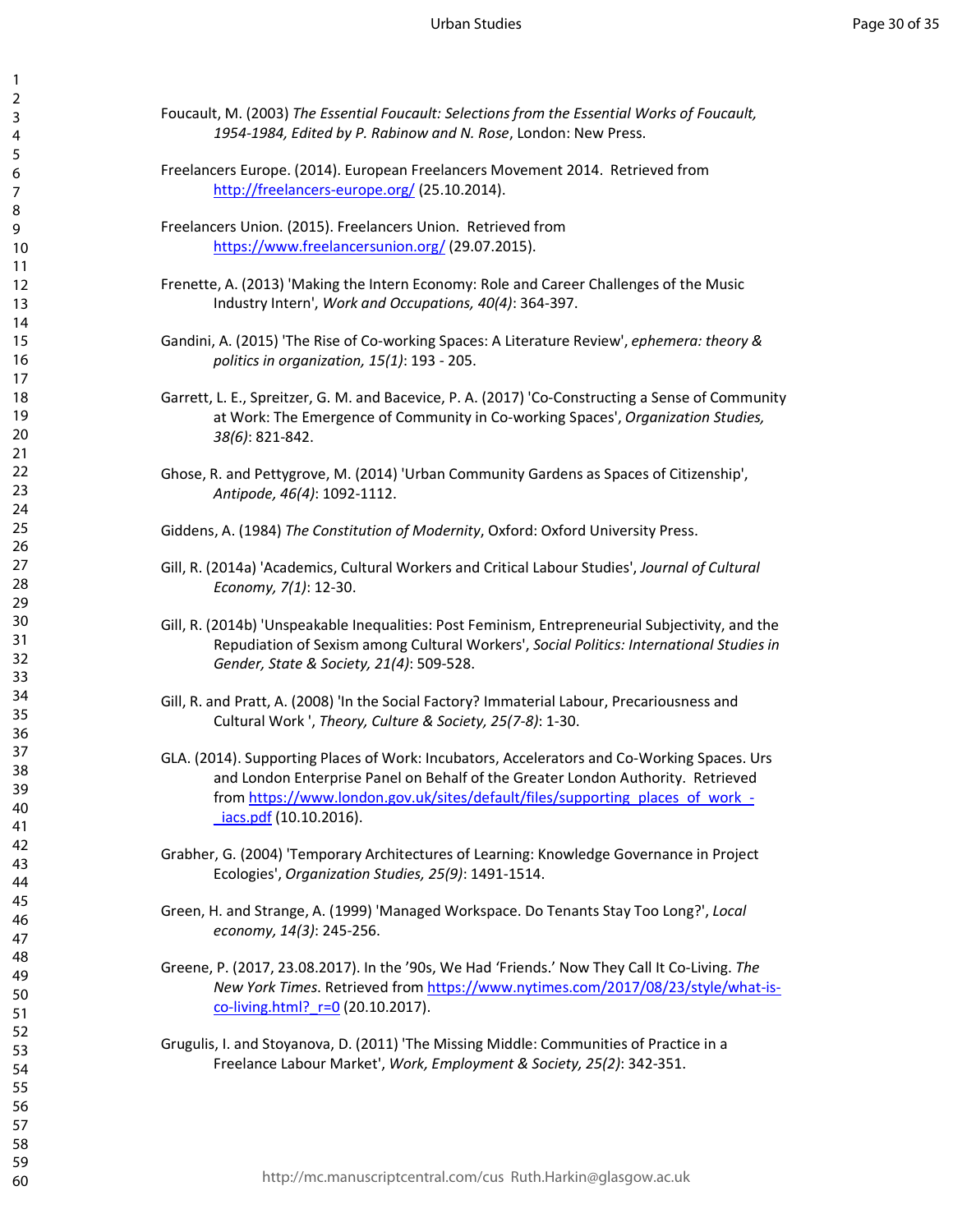| Grugulis, I. and                       |
|----------------------------------------|
| Boys?'                                 |
| Harris, E. (201<br>Interst             |
| Hesmondhalgh<br>Indust                 |
| Hochschild, A.<br><b>Berkel</b>        |
| Hoffman, L. M<br>Urban                 |
| Houston, D. ar<br><b>Studie</b>        |
| Hutton, T. (20:                        |
| IPPR. (2016). S<br>Artists             |
| Johns, T. and C<br>$91(1)$ :           |
| Kalleberg, A. L<br>Transi              |
| Kropotkin, P. (<br>Public              |
| Liegl, M. (2014<br>of Spa<br>$23(2)$ : |
| Lloyd, R. D. (20<br>Routle             |
| Lombard, M. a<br>New C                 |
| Marsh, C., Mar<br>Develo               |
| Martins, J. (20<br>Work                |
| Massey, D. (19                         |
| Massey, D. (20                         |
|                                        |
|                                        |
|                                        |
|                                        |
|                                        |

|                                                  | Grugulis, I. and Stoyanova, D. (2012) 'Social Capital and Networks in Film and Tv: Jobs for the |
|--------------------------------------------------|-------------------------------------------------------------------------------------------------|
| Boys?', Organization Studies, 33(10): 1311-1331. |                                                                                                 |

- 5) 'Navigating Pop-up Geographies: Urban Space–Times of Flexibility, titiality and Immersion', *Geography Compass, 9(11)*: 592-603.
- h, D. and Baker, S. (2011). Creative Labour: Media Work in Three Cultural tries. London: Routledge.
- R. (2003 [1983]) *The Managed Heart: Commercialization of Human Feeling*, ley, Los Angeles: University of California Press.
- H. (2014) 'The Urban, Politics and Subject Formation', *International Journal of Urban and Regional Research, 38(5)*: 1576-1588.
- houston, D. (2016) 'City Economies and Microbusiness Growth', Urban *Studies, 54(14)*: 3199-3217.
- 16) Cities and the Cultural Economy: Routledge.
- Itart Me Up. The Value of Workspaces for Small Business, Entrepreneurs and s in London. London: Institute for Public Policy Research.
- Gratton, L. (2013) 'The Third Wave of Virtual Work', *Harvard Business Review, 91(1)*: 66-73.
- . (2009) 'Precarious Work, Insecure Workers: Employment Relations in tion', *American sociological review, 74(1)*: 1-22.
- 2006 [1902]) *Mutual Aid: A Factor of Evolution*, Mineola, New York: Dover ations.
- 4) 'Nomadicity and the Care of Place—on the Aesthetic and Affective Organization ce in Freelance Creative Work', *Computer Supported Cooperative Work (CSCW), 23(2)*: 163-183.
- 006) Neo-Bohemia: Art and Commerce in the Postindustrial City, New York: edge.
- and Meth, P. (2016) 'Informalities', In M. Jayne & K. Ward (eds.), *Urban Theory. New Critical Perspectives*, London, New York: Routledge, 158-171.
- rtinos, H., Mcintosh, A. and Morely, S. (1989) *Industrial and Business Space Development: Implementation and Urban Renewal*, London: Spon.
- 15) 'The Extended Workplace in a Creative Cluster: Exploring Space(S) of Digital in Silicon Roundabout', *Journal of Urban Design, 20(1)*: 125-145.
- 194) *Space, Place and Gender*, Bristol: Polity Press.
- 005) For Space, London: Sage.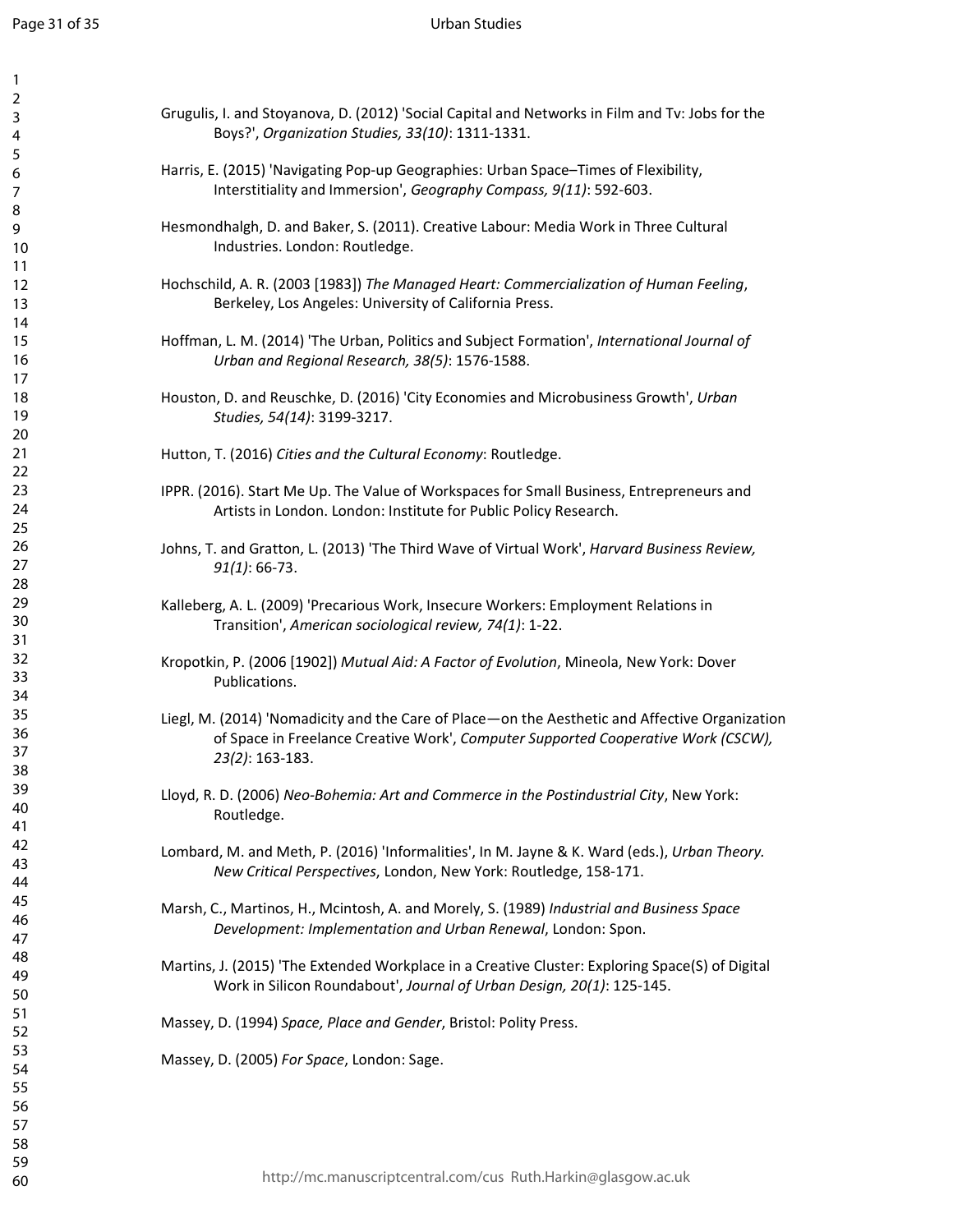- McFarlane, C. (2012) 'Rethinking Informality: Politics, Crisis and the City', *Planning Theory and Practice, 13(1)*: 89-108.
- McRobbie, A. (2016) *Be Creative: Making a Living in the New Culture Industries*: John Wiley & Sons.
- Merkel, J. (2015) 'Co-working in the City', *ephemera: theory & politics in organization, 15(1)*: 121-139.
- Montgomery, J. (2007) 'Creative Industry Business Incubators and Managed Workspaces: A Review of Best Practice', *Planning, practice & research, 22(4)*: 601-617.
- Moriset, B. (2014) *Building New Places of the Creative Economy. The Rise of Co-working Spaces*, paper presented at the 2nd Geography of Innovation International Conference 2014, Utrecht January 23-25. Retrieved from https://halshs.archives-ouvertes.fr/halshs-00914075/document (20.08.2015).
- Mould, O., Vorley, T. and Liu, K. (2014) 'Invisible Creativity? Highlighting the Hidden Impact of Freelancing in London's Creative Industries', *European Planning Studies, 22(12)*: 2436- 2455.
- Mukhija, V. and Loukaitou-Sideris, A. (2014) *The Informal American City: Beyond Taco Trucks and Day Labor*: MIT Press.
- Neff, G. (2005) 'The Changing Place of Cultural Production: The Location of Social Networks in a Digital Media Industry', *The ANNALS of the American Academy of Political and Social Science, 597(1)*: 134-152.
- Neff, G. (2013) *Venture Labor: Work and the Burden of Risk in Innovative Industries.* : MIT Press.
- Nixon, S. and Crewe, B. (2004) 'Pleasure at Work? Gender, Consumption and Work-Based Identities in the Creative Industries', *Consumption Markets & Culture, 7(2)*: 129-147.
- NLA. (2016) *Wrk/Ldn. Shaping London's Future Workplaces*, London: New London Architecture.
- O'Brien, D., Laurison, D., Miles, A. and Friedman, S. (2016) 'Are the Creative Industries Meritocratic? An Analysis of the 2014 British Labour Force Survey', *Cultural Trends, 25(2)*: 116-131.
- Parrino, L. (2013) 'Co-working: Assessing the Role of Proximity in Knowledge Exchange', *Knowledge Management Research & Practice, 13(3)*: 261–271.
- Pasquetti, S. and Picker, G. (2017) 'Urban Informality and Confinement: Toward a Relational Framework', *International Sociology, 32(4)*: 532-544.
- Peck, J. (2012) 'Austerity Urbanism', *City, 16(6)*: 626-655.
- Pradel-Miquel, M. (2017) 'Crisis,(Re-) Informalization Processes and Protest: The Case of Barcelona', *Current Sociology, 65(2)*: 209-221.
- Pratt, A. (2008) 'Creative Cities: The Cultural Industries and the Creative Class', *Geografiska Annaler: Series B, Human Geography, 90(2)*: 107-117.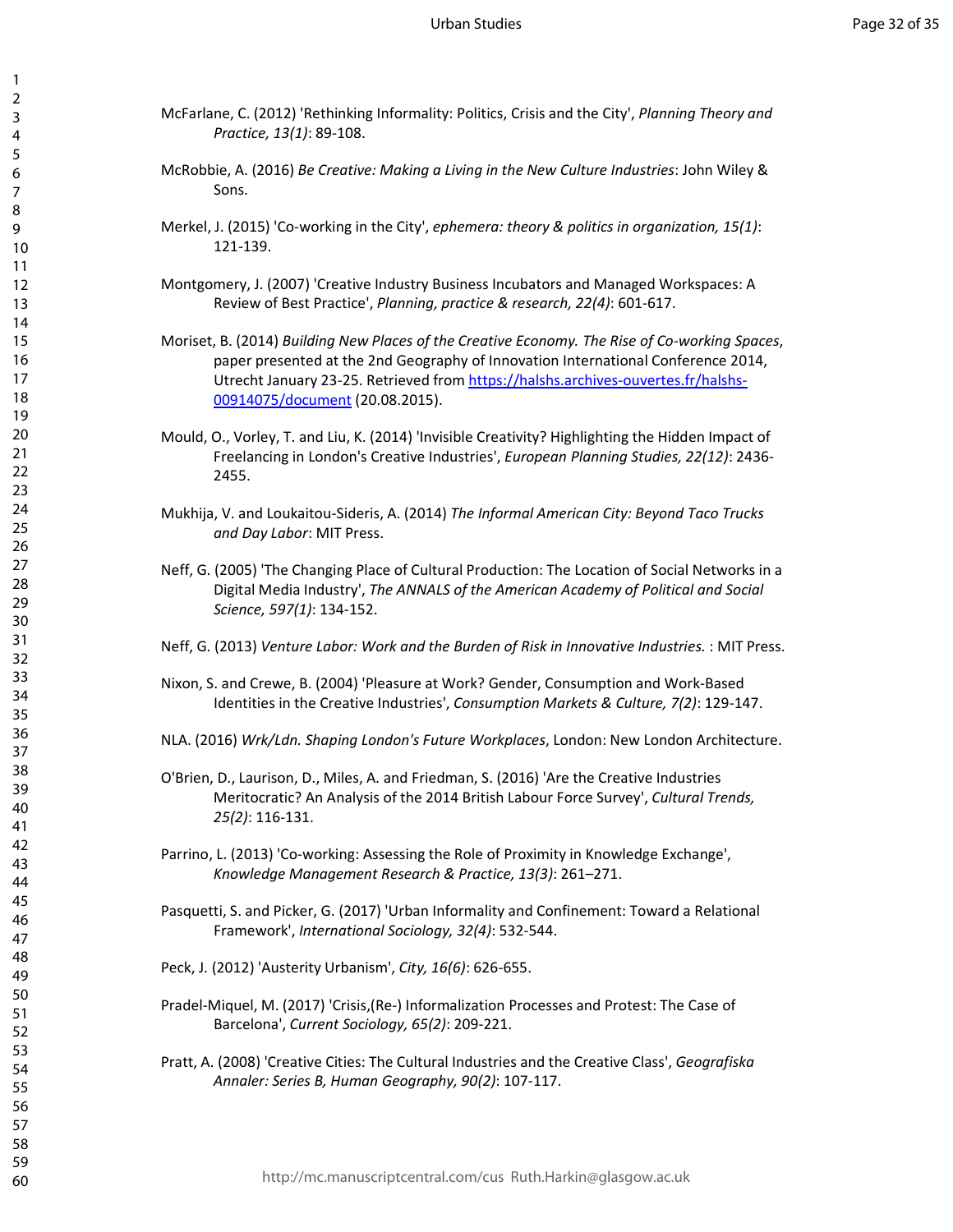| $\overline{\mathbf{c}}$ |  |
|-------------------------|--|
| 3<br>4                  |  |
|                         |  |
| 567                     |  |
| 8                       |  |
| 9                       |  |
| 10                      |  |
| 11<br>$\overline{12}$   |  |
| 13                      |  |
| $\overline{14}$         |  |
| 15<br>16                |  |
| 17                      |  |
| 18                      |  |
| 19<br>20                |  |
| $\frac{21}{1}$          |  |
| -<br>22<br>23           |  |
|                         |  |
| 24<br>25                |  |
| 26                      |  |
| 27<br>28                |  |
| 29                      |  |
| 30                      |  |
| 31<br>32                |  |
| 33                      |  |
| 34                      |  |
| 35<br>36                |  |
| 37                      |  |
| 38                      |  |
| 39<br>40                |  |
| 41                      |  |
| 42                      |  |
| 43<br>44                |  |
| 45                      |  |
| 46                      |  |
| 47<br>48                |  |
| 49                      |  |
| 50                      |  |
| 51<br>52                |  |
| 53                      |  |
| 54                      |  |
| 55<br>56                |  |
| 57                      |  |
| 58                      |  |
| 59<br>60                |  |

| Pratt, A. and Hutton, T. (2013) 'Reconceptualising the Relationship between the Creative |
|------------------------------------------------------------------------------------------|
| Economy and the City: Learning from the Financial Crisis', Cities, 33: 86–95.            |

- Rose, N. and Miller, P. (1992) 'Political Power Beyond the State: Problematics of Government', *British journal of sociology, 43(2)*: 173-205.
- Ross, A. (2006) 'Nice Work If You Can Get It: The Mercurial Career of Creative Industries Policy', *Work Organisation, Labour and Globalisation, 1(1)*: 13-30.
- Roy, A. (2005) 'Urban Informality: Toward an Epistemology of Planning', *Journal of the American Planning Association, 71(2)*: 147-158.
- Roy, A. (2009) 'The 21st-Century Metropolis: New Geographies of Theory', *Regional Studies, 43(6)*: 819-830.
- Salinger, J. H. (2013). *Economic Development Policies through Business Incubation and Co-Working: A Study of San Francisco and New York City.* Retrieved from http://hdl.handle.net/10022/AC:P:20748. (20.08.2015).
- Sandoval, M. (2016) 'Fighting Precarity with Co-Operation? Worker Co-Operatives in the Cultural Sector', *New Formations, 88(88)*: 51-68.
- Schmidt, S. and Brinks, V. (2017) 'Open Creative Labs: Spatial Settings at the Intersection of Communities and Organizations', *Creativity and Innovation Management, Online First, 3.Juli 2017*: 1-9.
- Schmidt, S., Brinks, V. and Brinkhoff, S. (2014) 'Innovation and Creativity Labs in Berlin Organizing Temporary Spatial Configurations for Innovations', *Zeitschrift fuer Wirtschaftsgeographie, 58(4)*: 232-247.
- Scott, A. J. (2008) *Social Economy of the Metropolis. Cognitive-Cultural Capitalism and the Global Resurgence of Cities*, Oxford: Oxford University Press.
- Sennett, R. (1998) *The Corrosion of Character: The Personal Consequences of Work in the New Capitalism*, New York: WW Norton & Company.
- Siebert, S. and Wilson, F. (2013) 'All Work and No Pay: Consequences of Unpaid Work in the Creative Industries', *Work, Employment & Society, 27(4)*: 711-721.
- Simmel, G. and Hughes, E. C. (1949) 'The Sociology of Sociability', *American Journal of Sociology, 55(3)*: 254-261.
- Sollfrank, C. (2017, 4.5.2017). Growing Together with Others, Interview with Ela Kagel. Retrieved from https://vimeo.com/215978306 (20.06.2017).
- Spinuzzi, C. (2012) 'Working Alone Together: Co-working as Emergent Collaborative Activity', *Journal of Business and Technical Communication, 26(4)*: 399-441.
- Taylor, S. (2015) 'A New Mystique? Working for Yourself in the Neoliberal Economy', *The Sociological Review, 63*: 174-187.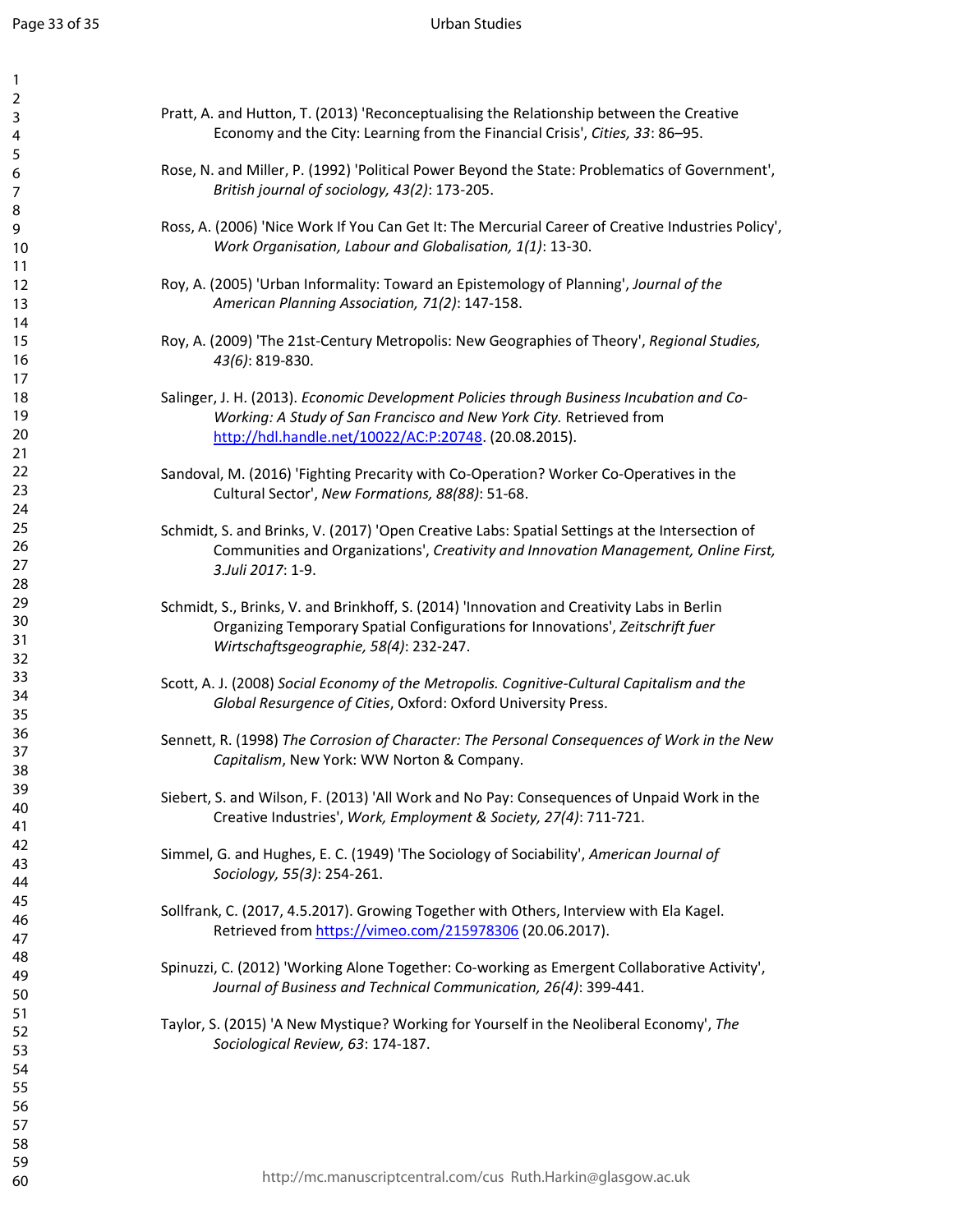| Taylor, S. and Littleton, K. (2012) Contemporary Identities of Creativity and Creative Work:<br>Ashgate Publishing, Ltd.                                                                                     |
|--------------------------------------------------------------------------------------------------------------------------------------------------------------------------------------------------------------|
| Tonkiss, F. (2013) 'Austerity Urbanism and the Makeshift City', City, 17(3): 312-324.                                                                                                                        |
| Tummers, L. (2016) 'The Re-Emergence of Self-Managed Co-Housing in Europe: A Critical<br>Review of Co-Housing Research', Urban Studies, 53(10): 2023-2040.                                                   |
| Umney, C. (2016) 'The Labour Market for Jazz Musicians in Paris and London: Formal Regulation<br>and Informal Norms', Human Relations, 69(3): 711-729.                                                       |
| Umney, C. (2017) 'Moral Economy, Intermediaries and Intensified Competition in the Labour<br>Market for Function Musicians', Work, employment and society, 31(5): 834-850.                                   |
| Upham, S. (2017). The Evolution of Uk Co-working Spaces Outside of London. Retrieved from<br>http://www.deskmag.com/en/the-evolution-of-uk-co-working-spaces-outside-of-<br>london-967 (21.2.2018).          |
| Varley, A. (2013) 'Postcolonialising Informality?', Environment and Planning D: Society and<br>Space, 31(1): 4-22.                                                                                           |
| Vasudevan, A. (2015) 'The Makeshift City. Towards a Global Geography of Squatting', Progress<br>in Human Geography, 39(3): 338-359.                                                                          |
| Virani, T., Dovey, J., Pratt, A. C., Lansdowne, J., Moreton, S. and Merkel, J. (2016). Creative<br>Hubs: Understanding the New Economy. London: British Council.                                             |
| Warhurst, C., Eikhof, D. R. and Haunschild, A. (2008) Work Less, Live More? Critical Analyses of<br>the Work-Life Boundary, London: Palgrave Macmillan.                                                      |
| Waters-Lynch, J. M. and Potts, J. (2016, 26.4.2016). The Social Economy of Co-working Spaces:<br>A Focal Point Model of Coordination. Retrieved from SSRN:<br>https://ssrn.com/abstract=2712217 (25.7.2017). |
| Watson, A. (2012) 'Sociological Perspectives on the Economic Geography of Projects: The Case<br>of Project-Based Working in the Creative Industries', Geography Compass, 6(10): 617-<br>631.                 |
| WeWork. (2016). Wework Supports Protections for Freelancers in Nyc. Retrieved from<br>https://www.wework.com/blog/posts/wework-supports-protections-for-freelancers-<br>in-nyc (06.09.2016).                 |
| Wickham, M. (2013). Self-Employment in London. Gla Economics. Working Paper 56. Retrieved<br>from                                                                                                            |
| https://www.london.gov.uk/sites/default/files/gla migrate files destination/SE%20in<br>%20London.pdf (20.04.2016).                                                                                           |
| Wittel, A. (2001) 'Toward a Network Sociality', Theory, Culture & Society, 18(6): 51-76.                                                                                                                     |
| Workshop East. (2015). Co-Making: Research into London's Open Access Makerspaces and                                                                                                                         |
| Shared Workshops. Retrieved from<br>https://www.london.gov.uk/sites/default/files/makerspaces-jan2015.pdf (25.7.2017).                                                                                       |